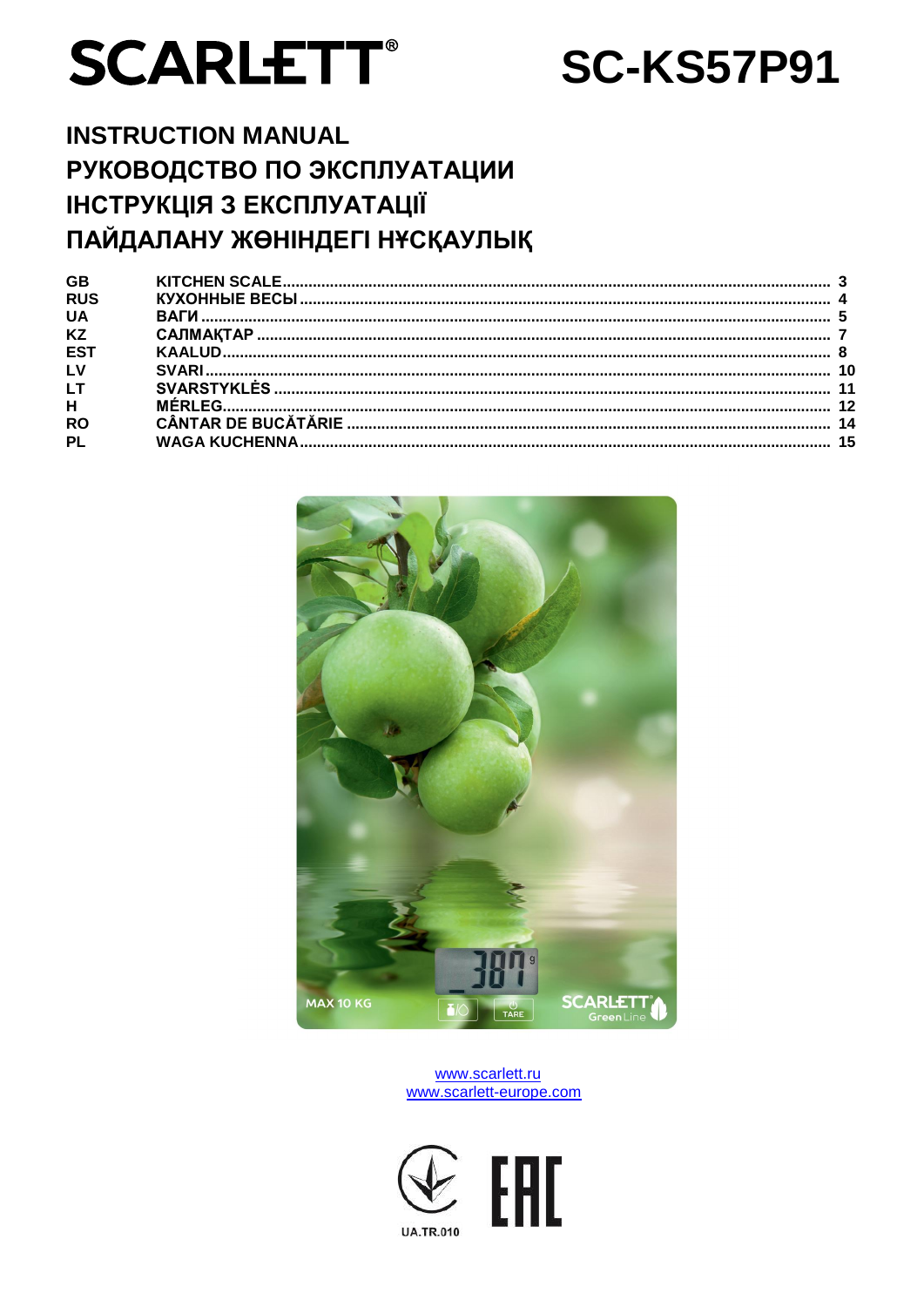- 1. Body<br>2. Digita
- Digital liquid crystal display
- 3. «ON/TARE» button
- 4. Batteries compartment<br>5. Unit of measure switch
- Unit of measure switch
- 6. 2 x batteries 1.5V AAA

- 1. Корпус
- 2. Цифровий ЖК Дисплей
- 3. Кнопка «ON/TARE»
- 4. Відсік для батарейок<br>5. Перемикач одиниць в
- 5. Перемикач одиниць вимірювання
- 6. 2 батарейки 1.5V AAA

# **EST KIRJELDUS LV APRAKSTS**<br>1. Korpus 1. Korpus

- 1. Korpus
- 2. Digitaalne VK ekraan<br>3. Nupp «ON/TARE»
- 3. Nupp «ON/TARE»<br>4. Patareidepesa
- Patareidepesa
- 5. Mõõtühikute lüliti
- 6. 2 patareid, AAA-tüüpi, 1.5V

#### **LT APRAŠYMAS H LEÍRÁS**

- 1. Korpusas<br>2. Skaitmeni
- 2. Skaitmeninis skystųjų kristalų displėjus<br>3. Mygtukas «ON/TARF»
- 3. Mygtukas «ON/TARE»<br>4. Bateriju skvrelis
- 4. Baterijų skyrelis<br>5. Matavimo vienet
- Matavimo vienetų perjungiklis
- 6. 2 1.5V AAA baterijos

#### 7. **RO DESCRIEREA APARATULUI PL BUDOWA WYROBU**

- 1. Carcasă
- 2. Ecran digital LCD
- 3. Buton «ON/TARE»<br>4. Compartiment pent
- 4. Compartiment pentru baterie<br>5. Comutator unități de măsură
- Comutator unități de măsură
- 6. 2 baterii 1.5V AAA

## **GB DESCRIPTION GB RUS УСТРОЙСТВО ИЗДЕЛИЯ**<br>1. Body 1. Kopпус

- 1. Корпус<br>2. Нифрон
- 2. Цифровой ЖК Дисплей
- **3.** Кнопка «ON/TARE»<br>4. Отсек лля батарейк
- 4. Отсек для батарейки<br>5. Переключатель един
- 5. Переключатель единиц измерения
- 6. 2 батарейки 1.5V AAA

#### **UA ОПИС KZ СИПАТТАМА**

- 1. Корпус
- 2. Сандық СК бейнебет
- 3. «ON/TARE» түймешігі
- 4. Батареяларға арналған ұя<br>5. Өлшем бірліктерін ауыстық
- 5. Өлшем бірліктерін ауыстырғыш тетік
- 6. 2 х1.5V AAA батареялар

- **Korpuss**
- 2. Ciparu LCD displejs<br>3. Poga «ON/TARE»
- 
- 3. Poga «ON/TARE»<br>4. Bateriiu nodalījums 4. Bateriju nodalījums
- 5. Mērvienību pārslēgs
- 6. 2 baterijas 1.5V

- 1. Készüléktest<br>2. Digitális FK-k
- 2. Digitális FK-kijelző<br>3. «ON/TARE» gomb
- 3. «ON/TARE» gomb<br>4. Elemtároló
- 4. Elemtároló<br>5. Mérési egy
- 5. Mérési egység váltógomb
- 6. 2 1.5V AAA elem

- 1. Obudowa
- 2. Wyświetlacz cyfrowy LCD<br>3. Przycisk "ON/TARE"
- 3. Przycisk "ON/TARE<sup>"</sup><br>4. Przedział baterii
- 4. Przedział baterii<br>5. Przełacznik jedn
- 5. Przełącznik jednostki miary
- 6. 2 baterie 1,5V AAA



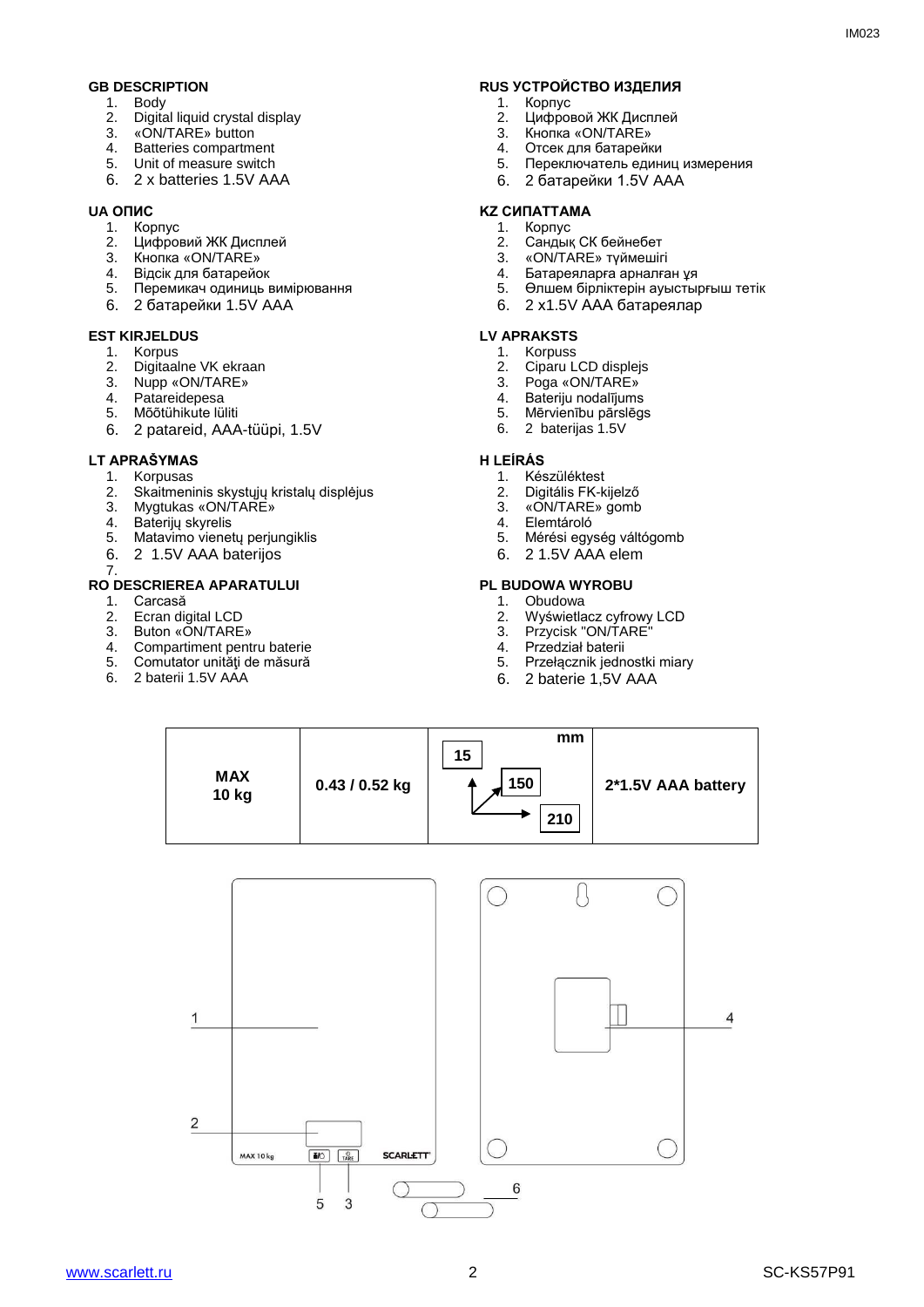#### **GB INSTRUCTION MANUAL IMPORTANT SAFEGUARDS**

- Please read all instruction manuals before use and save it for future references.
- For home use only. Do not use for industrial or commercial purposes.
- Oiling of inner mechanism is not needed.
- Do not shock the scale with sudden loading or striking.
- Do not overload the scale.
- Never try to repair this appliance by yourself. In case of failure, contact the nearest seller.
- If the product has been exposed to temperatures below 0°C for some time it should be kept at room temperature for at least 2 hours before turning it on.
- The manufacturer reserves the right to introduce minor changes into the product design without prior notice, unless such changes influence significantly the product safety, performance, and functions.
- Manufacturing date is indicated on the unit and/or on packing as well as in accompanying documents in the following format XX.XXXX where first two figures XX is the month of production, and following four figures XXXX is the year of production.

#### **OPERATING INSTRUCTIONS**

START TO USE

- Scales are intended for weighing products and ingredients during cooking.
- Plug 2 1.5V AAA batteries (included) into the battery case on the bottom, respecting the polarity.
- Place the scale onto a flat hard horizontal surface. Do not place the scale on soft surfaces.<br>(b)
- Press «TARE» button to turn on the scale.
- Wait for a few seconds for the display to show a «0».
- Place the product onto the scale; the scale will indicate the weight of the product.
- THE FUNCTION «TARE»
- Put the cookware on the scale, the display will show its weight.
- Press the «TARE» button, the weight of the cookware will be reset to zero and the display will show "0".
- Place the first product in the bowl. The display shows the weight of the product without the weight of the cookware.
- Press the «TARE» button again, the weight of the dish with the first ingredient will be reset, and the display will show the value "0".
- Add the product according to your receipt. The display shows the weight of the next product without the weight of the cookware and the first product.
- Repeat as many times as necessary.

#### UNITS

- Default scale is set to the units grams (g). To change the pound: ounce (lb:oz), milliliters, press the  $\langle \mathbf{m} \rangle$  the right amount of time.
- AUTOMATIC SWITCHING OFF

 If the display shows «0» or the same weight reading for 3 minutes, the scale will automatically turn off. OVERLOAD INDICATOR

When the scale is overloaded, the display shows «O-LD».

BATTERY REPLACING

- Replace the battery when the display shows «Lo».
- MAINTENANCE AND CARE
- Wipe the scale with a soft cloth and cleaner, and then dry it.
- Do not use any organic solvents, aggressive chemicals and abrasives.

#### **STORAGE**

- Complete all requirements of chapter MAINTENANCE AND CARE.
- Do not put anything on scale when not in use.
- Keep the scale in a dry cool place.

#### **BATTERRIES USAGE RULES**

- Battery contains harmful substances for human body. Keep the wrapping materials out of reach of children (choking hazard). The person, who swallowed a battery, should immediately consult a doctor.
- Change the batteries regularly. Change all batteries at once using the elements of the same type.
- It is forbidden to recharge or restore batteries in other manner, disassemble them, or throw into fire or hot-wire.
- The battery must be inserted in the correct polarity.
- Discharged battery can be a reason of scale breakdown. Remove the batteries compartment in case of long out-of-action time.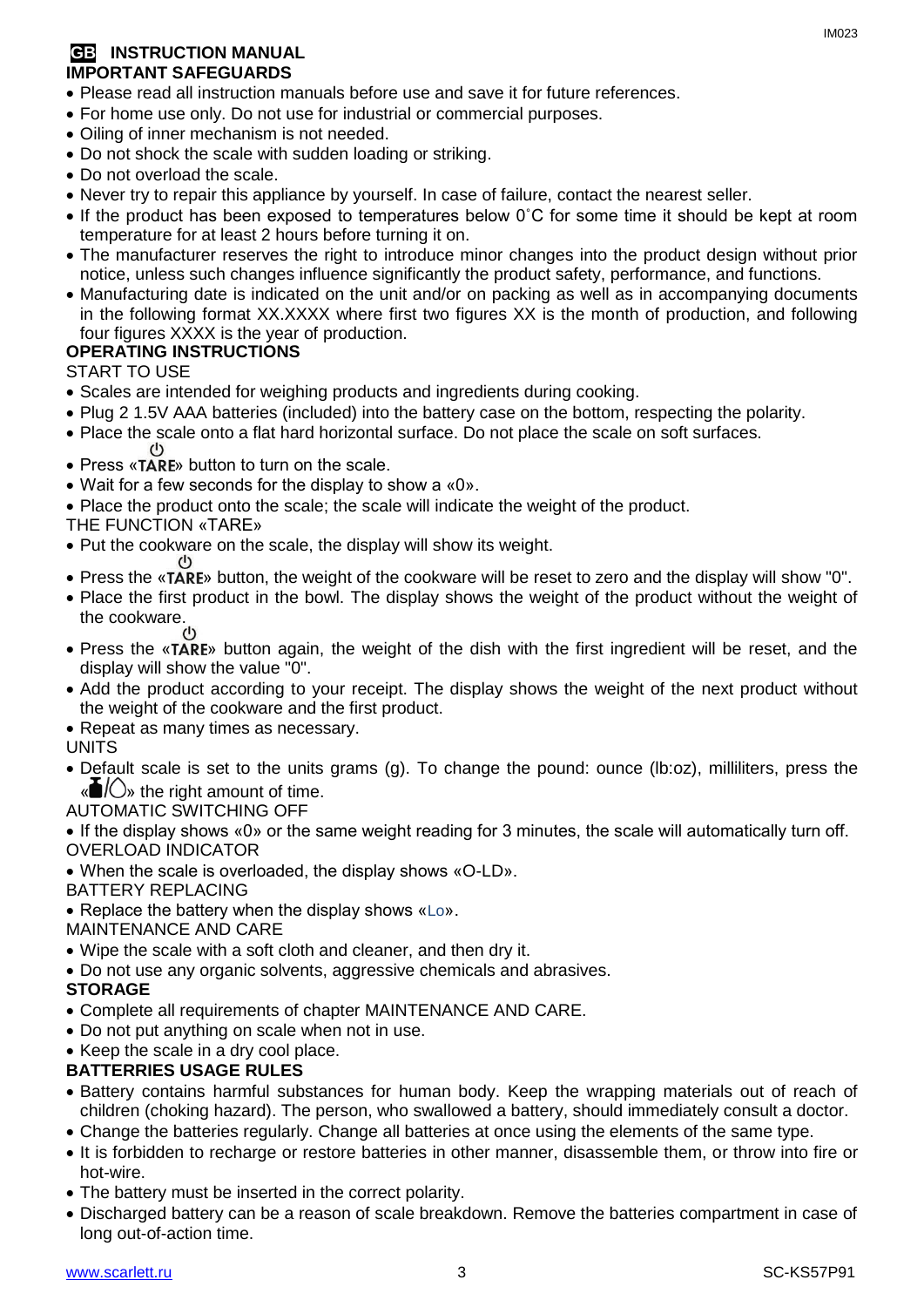- Do not throw the batteries into fire! Highly explosive!
- Do not short-circuit the power clamps.



The symbol on the unit, packing materials and/or documentations means used electrical and electronic units should not be toss in the garbage with ordinary household garbage. These units should be pass to special receiving point.

The symbol on the unit, packing materials and/or documentations means the battery used in this product not be toss in the garbage with ordinary household garbage.

For additional information about actual system of the garbage collection, address to the local authority. Valid utilization will help to save valuable resources and avoid negative work on the public health and environment which happens with incorrect using garbage.

#### **RUS РУКОВОДСТВО ПО ЭКСПЛУАТАЦИИ МЕРЫ БЕЗОПАСНОСТИ**

- Внимательно прочитайте данную инструкцию перед эксплуатацией прибора во избежание поломок при использовании. Неправильное обращение может привести к поломке изделия.
- Использовать только в бытовых целях. Прибор не предназначен для промышленного и торгового применения.
- Не смазывайте внутренний механизм весов.
- Не подвергайте весы ударным нагрузкам.
- Не перегружайте весы.
- Не пытайтесь самостоятельно ремонтировать устройство. При возникновении неполадок обращайтесь к продавцу.
- $\bullet$  Если изделие некоторое время находилось при температуре ниже 0°С, перед включением его следует выдержать в комнатных условиях не менее 2 часов.
- Производитель оставляет за собой право без дополнительного уведомления вносить незначительные изменения в конструкцию изделия, кардинально не влияющие на его безопасность, работоспособность и функциональность.
- Дата производства указана на изделии и/или на упаковке, а также в сопроводительной документации, в формате XX.XXXX, где первые две цифры «XX» – это месяц производства, следующие четыре цифры «XXXX» – это год производства.

#### **ВЗВЕШИВАНИЕ**

НАЧАЛО РАБОТЫ

- Весы предназначены для взвешивания продуктов и ингредиентов при приготовлении блюд.
- Соблюдая полярность, вставьте в специальный отсек на задней панели весов 2 батарейки типа 1.5V AAA (батарейки включены в комплект).
- Установите весы на твердую горизонтальную поверхность. Не размещайте весы на мягких поверхностях.
- $\mathcal{L}$ • Чтобы включить весы, нажмите кнопку «TARE».
- Подождите несколько секунд, пока на дисплее не загорится «0».
- Положите продукт на весы, весы покажут вес продукта.

ФУНКЦИЯ «TARE»

- Поставьте посуду на весы, на дисплее появится ее вес.
- Нажмите кнопку «TARE», вес посуды обнулится, и на дисплее появится значение «0».
- Поместите в посуду первый продукт. На дисплее появится вес продукта без веса посуды.
- Снова нажмите кнопку «TARE», вес посуды с первым ингредиентом обнулится, и на дисплее появится значение «0».
- Добавьте следующий продукт по рецепту. На дисплее появится вес следующего продукта без веса посуды и первого продукта.
- Повторяйте действия необходимое количество раз.
- ЕДИНИЦЫ ИЗМЕРЕНИЯ
- По умолчанию весы настроены на единицы измерения граммы (g). Чтобы изменить на фунты:  $V$ нции (lb:oz), миллилитры (ml), нажмите кнопку « $\blacksquare$ ) нужное количество раз.

АВТОМАТИЧЕСКОЕ ОТКЛЮЧЕНИЕ

 Если дисплей показывает 0 или другое постоянное значение, весы выключатся автоматически через 3 минуты.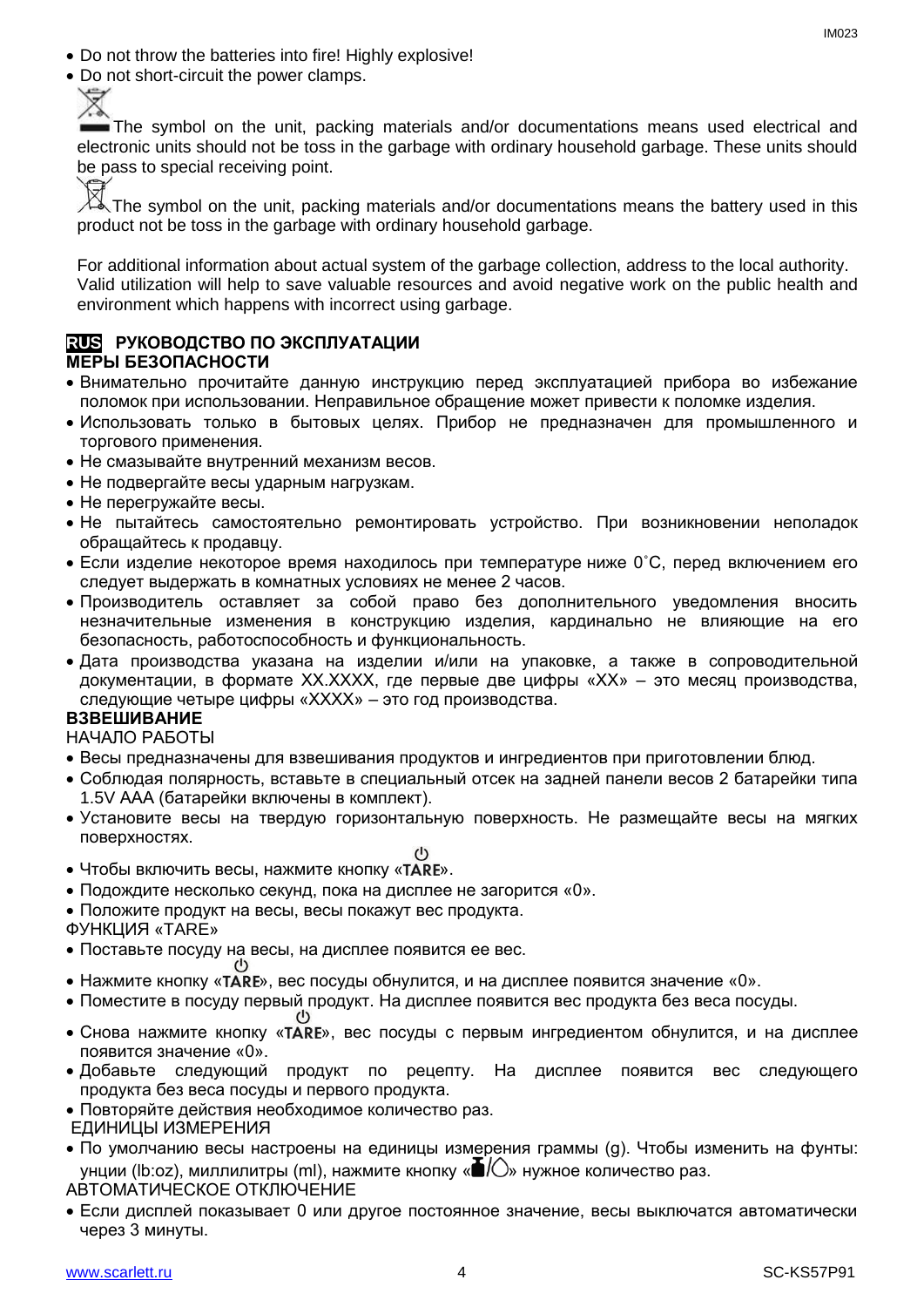#### ПЕРЕГРУЗКА

При перегрузке весов на дисплее появляется надпись «O-LD».

ЗАМЕНА БАТАРЕЙКИ

Если на дисплее появляется надпись «Lo», следует заменить батарейку.

#### **ОЧИСТКА И УХОД**

- Протрите весы мягкой тканью с моющим средством и просушите.
- Не применяйте органические растворители, агрессивные химические вещества и абразивные средства.

### **ХРАНЕНИЕ**

- Выполните требования раздела ОЧИСТКА И УХОД.
- Следите за тем, чтобы во время хранения на весах не было никаких предметов.
- Храните весы в сухом прохладном месте.

#### **ОБРАЩЕНИЕ С БАТАРЕЙКОЙ**

- Батарейка содержит вредные для организма вещества. Проследите, чтобы маленькие дети не имели доступа к элементам питания. Если кто-либо проглотит элемент питания, следует немедленно обратиться к врачу.
- Регулярно заменяйте батарейку. Используйте при этом элементы одного типа.
- Батарейку следует вставлять с соблюдением полярности.
- Батарейку нельзя перезаряжать или реактивировать с помощью различных средств, не разбирайте их, не бросайте в огонь и не замыкайте накоротко.
- При длительном перерыве в использовании прибора выньте батарейку из прибора.
- Не бросайте элементы питания в огонь. Опасность взрыва!
- Не допускается замыкание зажимов питания.

Данный символ на изделии, упаковке и/или сопроводительной документации означает, что использованные электрические и электронные изделия не должны выбрасываться вместе с обычными бытовыми отходами. Их следует сдавать в специализированные пункты приема.

⊠

Данный символ на изделии, упаковке и/или сопроводительной документации означает, что аккумулятор или батарейка, используемые в данном изделии, нельзя выбрасывать по окончании срока службы вместе с другими бытовыми отходами.

Для получения дополнительной информации о существующих системах сбора отходов обратитесь к местным органам власти.

Правильная утилизация поможет сберечь ценные ресурсы и предотвратить возможное негативное влияние на здоровье людей и состояние окружающей среды, которое может возникнуть в результате неправильного обращения с отходами.

### **UA ІНСТРУКЦІЯ З ЕКСПЛУАТАЦІЇ**

- Шановний покупець! Ми вдячні Вам за придбання продукції торговельної марки SCARLETT та довіру до нашої компанії. SCARLETT гарантує високу якість та надійну роботу своєї продукції за умови дотримання технічних вимог, вказаних в посібнику з експлуатації.
- Термін служби виробу торгової марки SCARLETT у разі експлуатації продукції в межах побутових потреб та дотримання правил користування, наведених в посібнику з експлуатації, складає 2 (два) роки з дня передачі виробу користувачеві. Виробник звертає увагу користувачів, що у разі дотримання цих умов, термін служби виробу може значно перевищити вказаний виробником строк.

#### **МІРИ БЕЗПЕКИ**

- Уважно прочитайте Інструкцію перед експлуатацією, щоб запобігти поломки під час користування. Невірне використання приладу може призвести до його поломки.
- Використовувати тільки у побутових цілях. Прилад не призначений для виробничого та торгівельного використання.
- Не змащуйте внутрішнього механізму ваг.
- Не завдавайте вагам ударних навантажень.
- Не перевантажуйте ваги.
- Не намагайтесь самостійно ремонтувати пристрій. У разі виникнення збоїв звертайтесь до найближчого продавця.
- Якщо виріб деякий час знаходився при температурі нижче 0ºC, перед увімкненням його слід витримати у кімнаті не менше 2 годин.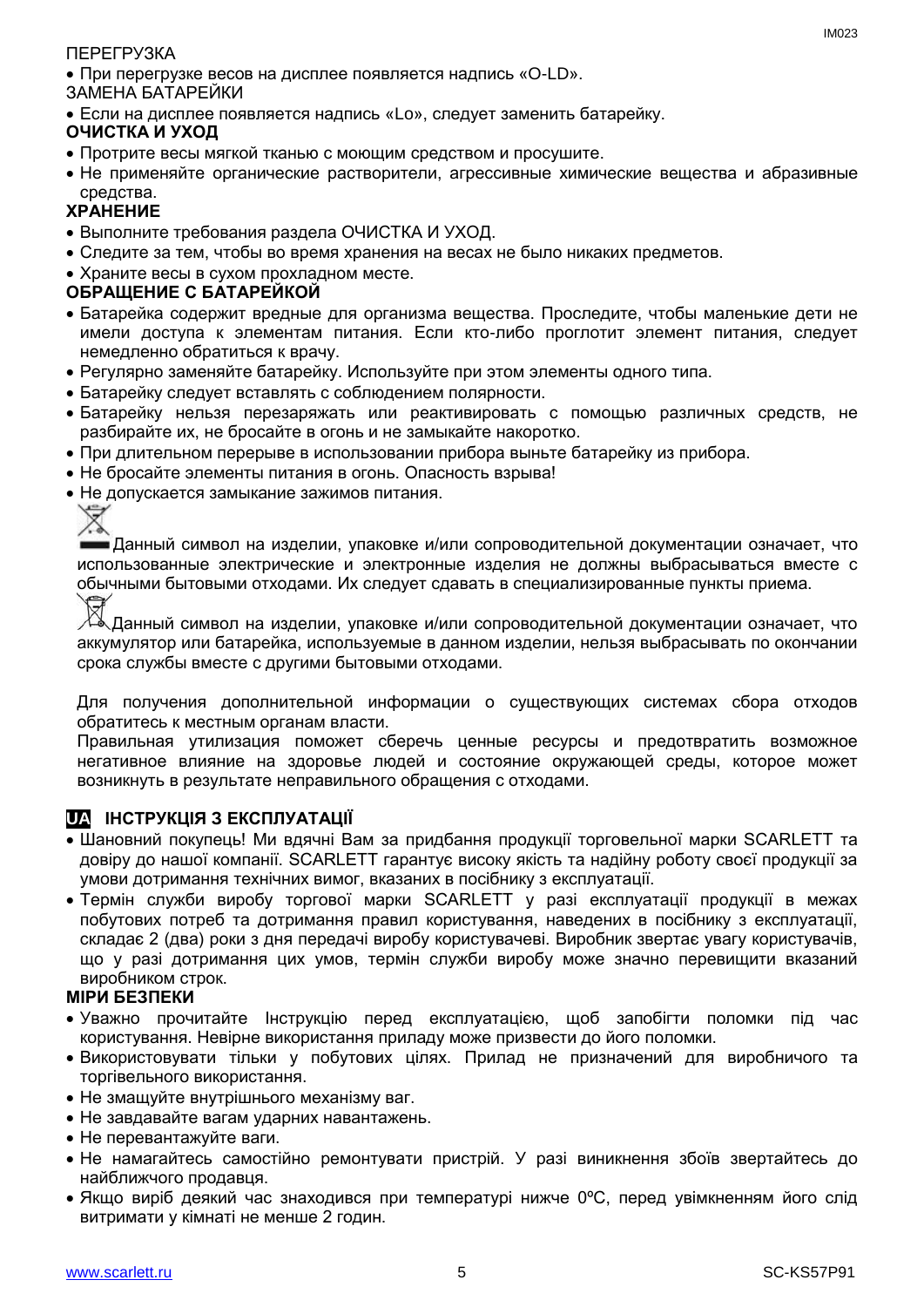- Виробник залишає за собою право без додаткового повідомлення вносити незначні зміни до конструкції виробу, що кардинально не впливають на його безпеку, працездатність та функціональність.
- Дата виробництва вказана на виробі та/або на пакування, а також у супроводжуючій документації у форматі XX.XXXX, де перші дві цифри «XX» – це місяць виробництва, наступні чотири цифри «XXXX» – це рік виробництва.
- Обладнання відповідає вимогам Технічного регламенту обмеження використання деяких небезпечних речовин в електричному та електронному обладнанні.

#### **ЕКСПЛУАТАЦІЯ**

ПОЧАТОК РОБОТИ

- Ваги призначені для зважування продуктів і інгредієнтів при приготуванні страв.
- Дотримуючись полярності, вставте в спеціальний відсік на задній панелі ваг 2 батарейки типу 1.5V AAA (батарейки включені в комплект).
- Встановіть ваги на тверду горизонтальну поверхню. Не розташовуйте ваги на м'яких поверхнях.
- $\bullet$  Щоб увімкнути ваги, натисніть кнопку «TARE».
- Почекайте декілька секунд, поки на дисплеї засвітиться «0».
- Покладіть продукт на ваги, вони покажуть вагу продукту.
- ФУНКЦІЯ «TARE»
- Покладіть посуд на ваги, на дисплеї з'явиться його вага.
- Натисніть кнопку «ТАRЕ», значення ваги посуду обнулиться й на дисплеї з'явиться значення «0».
- Покладіть у посуд перший продукт. На дисплеї з'явиться вага продукту без ваги посуду.
- Знову натисніть кнопку «TARE», вага посуду з першим інгредієнтом обнулиться й на дисплеї з'явиться значення «0».
- Додайте наступний продукт за рецептом. На дисплеї з'явиться вага наступного продукту без ваги посуду й першого продукту.
- Повторюйте дії необхідну кількість разів.

ОДИНИЦІ ВИМІРУ

 За умовчанням ваги налаштовані на одиниці виміру грами (g). Щоб змінити на фунти: унції (lb:oz), мілілітри, натисніть кнопку « $\blacksquare$ / $\bigcirc$ » потрібну кількість разів.

АВТОМАТИЧНЕ ВИМИКАННЯ

 Якщо дисплей показує «0» або інше постійне значення протягом 3 хвилини, ваги автоматично вимикаються.

#### ПЕРЕВАНТАЖЕННЯ

- При перевантаженні ваг на дисплеї з'являється напис «O-LD».
- ЗАМІНА БАТАРЕЙКИ
- Якщо на дисплеї з'явився напис «Lo»,слід замінити батарейку.

#### **ОЧИЩЕННЯ ТА ДОГЛЯД**

- Протріть ваги м'якою тканиною з миючим засобом і просушіть.
- Не вживайте органічних розчинників, агресивних хімічних речовин та абразивних засобів.

#### **ЗБЕРЕЖЕННЯ**

- Виконайте усі вимоги розділу ОЧИЩЕННЯ ТА ДОГЛЯД.
- Стежте за тим, щоб під час збереження на вагах не було ніяких предметів.
- Зберігайте ваги у сухому прохолодному місці.

#### **ПОВОДЖЕННЯ З БАТАРЕЙКОЮ**

- Батарейка містить шкідливі для організму речовини. Прослідкуйте, щоб маленькі діти не мали доступу до елементів живлення. Якщо хтось проковтне елемент живлення, слід негайно звернутись до лікаря.
- Регулярно здійснюйте заміну батарейки. Використовуйте при цьому елементи одного типу.
- Батарейку не можна перезаряджати чи реактивувати за допомогою різних засобів, не розбирайте їх, не кидайте у вогонь та не допускайте виникнення короткого замикання.
- Розряджена батарейка може стати причиною несправності приладу. У разі довготривалої перерви у використанні приладу вийміть батарейку з приладу.
- Не кидайте елементи живлення у вогонь. Небезпека вибуху!
- Не допускається замикання затискачів живлення.

Цей символ на виробі, упаковці та/або в супровідній документації означає, що електричні та електронні вироби, що були використані, не повинні викидатися разом із звичайними побутовими відходами. Їх потрібно здавати до спеціалізованих пунктів прийому.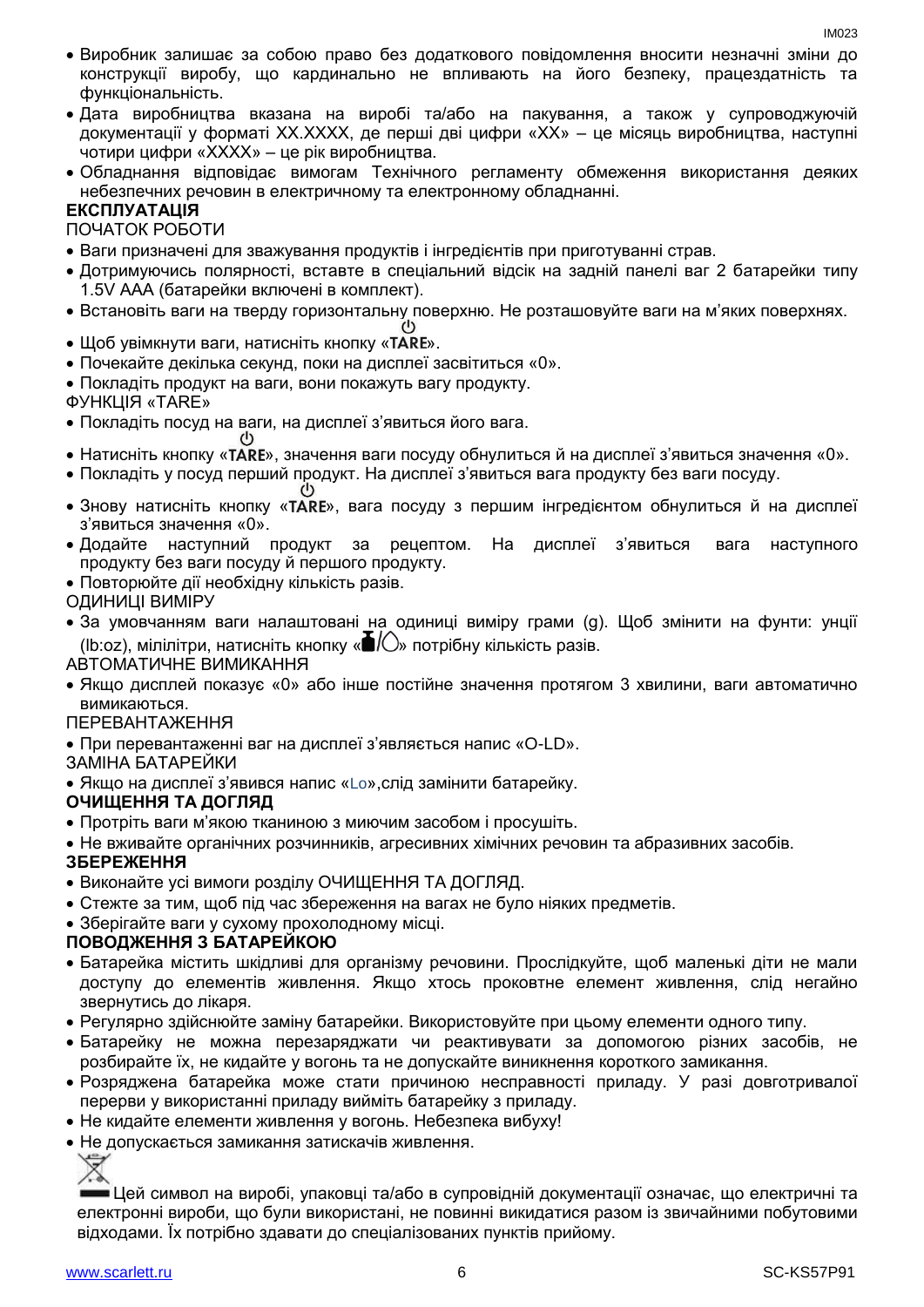Цей символ на виробі, упаковці та/або в супровідній документації означає, акумулятор або батарейка, використовувані в даному виробі, не повинні викидатися разом із звичайними побутовими відходами.

Для отримання додаткової інформації щодо існуючих систем збору відходів зверніться до місцевих органів влади.

Належна утилізація допоможе зберегти цінні ресурси та запобігти можливому негативному впливу на здоров'я людей і стан навколишнього середовища, який може виникнути в результаті неправильного поводження з відходами.

#### **KZ ПАЙДАЛАНУ ЖӨНІНДЕГІ НҰСҚАУЛЫҚ**

- Құрметті сатып алушы! SCARLETT сауда таңбасының өнімін сатып алғаныңыз үшін және біздің компанияға сенім артқаныңыз үшін Сізге алғыс айтамыз. Іске пайдалану нұсқаулығында суреттелген техникалық талаптар орындалған жағдайда, SCARLETT компаниясы өзінің өнімдерінің жоғары сапасы мен сенімді жұмысына кепілдік береді.
- SCARLETT сауда таңбасының бұйымын тұрмыстық мұқтаждар шеңберінде пайдаланған және іске пайдалану нұсқаулығында келтірілген пайдалану ережелерін ұстанған кезде, бұйымның қызмет мерзімі бұйым тұтынушыға табыс етілген күннен бастап 2 (екі) жылды құрайды. Аталған шарттар орындалған жағдайда, бұйымның қызмет мерзімі өндіруші көрсеткен мерзімнен айтарлықтай асуы мүмкін екеніне өндіруші тұтынушылардың назарын аударады.

#### **ҚАУІПСІЗДІК ШАРАЛАРЫ**

- Пайдалану кезінде бұзылмауы үшін құралды қолданудың алдында осы нұсқауды ықыласпен оқып шығыңыз. Дұрыс қолданбау бұйымның бұзылуына соқтырады.
- Тек қана тұрмыстық мақсаттарда қолданылдады. Құрал өнеркәсіптік және саудалық қолдануға арналмаған.
- Таразының ішкі механизмін майламаңыз.
- Таразыны соққылы жүктемеге ұшыратпаңыз.
- Таразыны асыра тиемеңіз.
- Құрылғыны өз бетіңізбен жөндеуге әрекет жасамаңыз. Істен сатушыға хабарласыңыз.
- Егер бұйым біршама уақыт 0ºC-тан төмен температурада тұрса, іске қосар алдында оны кем дегенде 2 сағат бөлме температурасында ұстау керек.
- Өндіруші бұйымның қауіпсіздігіне, жұмыс өнімділігі мен жұмыс мүмкіндіктеріне түбегейлі әсер етпейтін болмашы өзгерістерді оның құрылмасына қосымша ескертпестен енгізу құқығын өзінде қалдырады.
- Жасап шығарылған күні бұйымда және (немесе) қаптамада, сондай-ақ ілеспе құжаттамада, XX.XXXX пішімінде көрсетілген, мұндағы алғашқы екі сан «XX» – жасап шығарылған айы, келесі төрт сан «XXXX» – жасап шығарылған жылы.

#### **ӨЛШЕУ**

ЖҰМЫСТЫ БАСТАУ

- Таразылар тамақ дайындау кезінде өнімдер мен ингредиенттерді өлшеуге арналған.
- Балансы 2 типті 1.5V AAA батареялар (батареялар енгізілген) артқы арнайы бөлікке салыңыз, Поляр сақтай.
- Таразыны қатты жазық беткі қабатқа орнатыңыз. Таразыны жұмсақ заттардың үстіне қоймаңыз.
- $(1)$ • Таразыны іске қосу үшін «TARE» түймешігін басыңыз.
- Бейнебетте «0» белгісі жанғанша бірнеше секунд күтіңіз.
- Азық-түлікті таразыға қойыңыз, таразы оның салмағын көрсетеді.
- «TARE» ФУНКЦИЯСЫ
- Ыдысты таразыға қойыңыз, дисплейде оның салмағы шығады.
- « » кнопкасына басыңыз, ыдыстың салмағы нөлденеді, және дисплейде«0» мәні шығады.
- Ыдысқа бірінші өнімді салыңыз. Дисплейде салынған өнімнің салмағы ыдыстың салмағынсыз шығады.
- « » кнопкасына қайтадан басыңыз, бірінші ингредиентпен ыдыстың салмағы нөлденеді, және дисплейде«0» мәні шығады.
- Рецепт бойынша келесі өнімді қосыңыз. Дисплейде ыдыстың және бірінші өнімнің салмағынсыз келесі өнімнің салмағы шығады.
- Іс-қимылды қаншама керек соншама қайталап жасаңыз.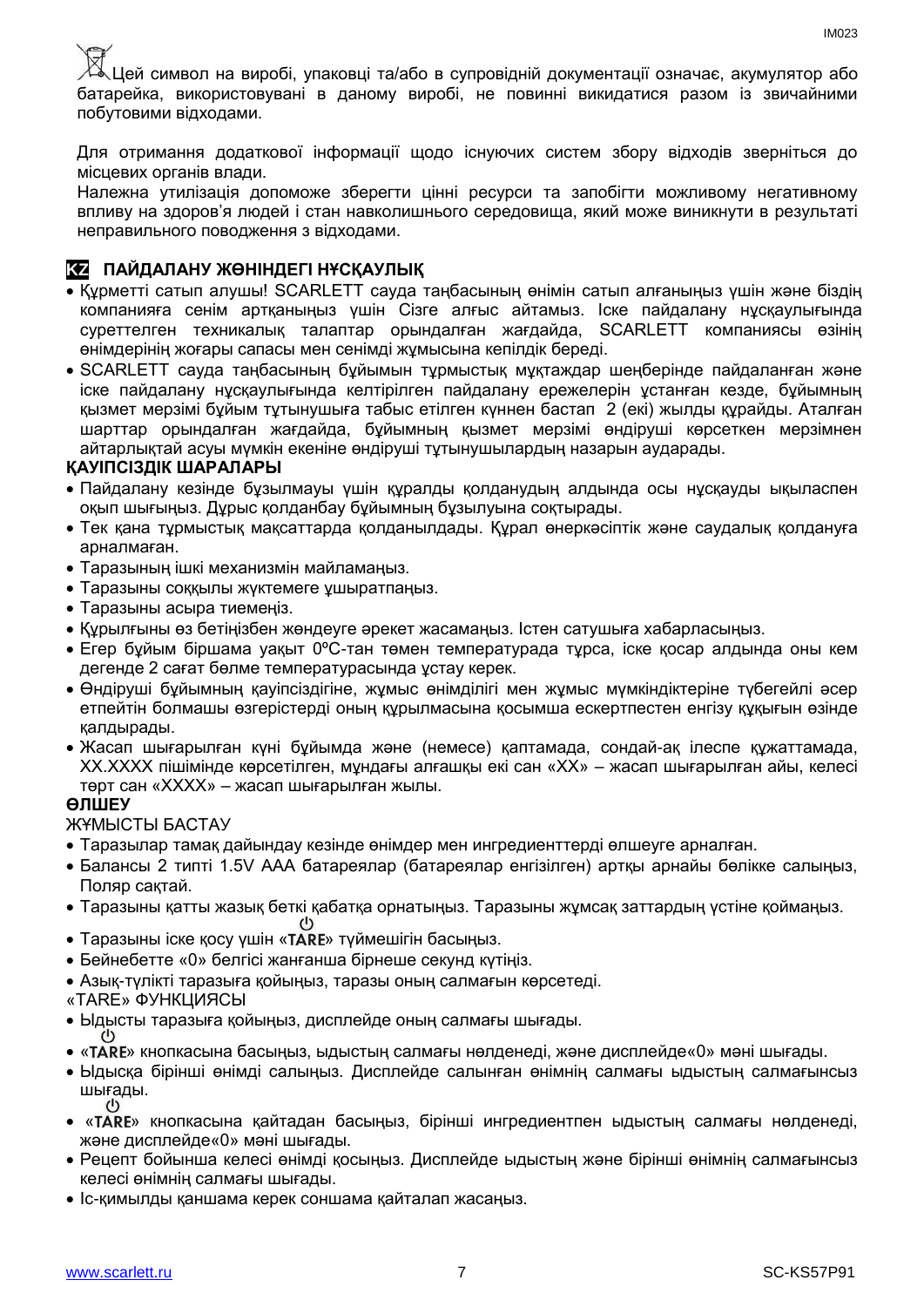#### ӨЛШЕМ БІРЛІКТЕРІ

 Таразы (g) грамм өлшем бірліктеріне өздігінен бапталған. Фунттарға: (lb:oz) унцияларға, миллилитрлергеөзгерту үшін « $\blacksquare/\bigcirc$ » кнопкасына қажетті рет басыңыз.

#### ВТОМАТТЫ СӨНДІРУ

 Егер дисплей 3 минут аралығында «0» немесе басқа тұрақты белгіні көрсетіп тұрса, онда таразы автоматты түрде өшеді.

#### АРТЫҚ САЛМАҚ

 Таразыға артық салмақ тиегенде дисплейде «O-LD» жазуы көрінеді.

БАТАРЕЙКАНЫ АУЫСТЫРУ

Егер дисплейде жазуы көрінсе «Lo», батарейканы ауыстыруды қажет етеді.

#### **ТАЗАЛАУ ЖӘНЕ КҮТІМ**

- Таразыны жуғыш құралмен жұмсақ матамен сүртіңіз және кептіріңіз.
- Органикалық еріткіштер, агрессиялық химиялық заттар және қайрақты құралдарды қолданбаңыз.

#### **САҚТАУ**

- ТАЗАЛАУ және КҮТУ бөлімінің талабтарын орындаңыз.
- Сақтау уақытына таразыда ешқандай заттардың болмағанын қадағалаңыз.
- Таразыны құрғақ салқын орында сақтаңыз.

#### **БАТАРЕЯНЫ ҚОЛДАНУ**

- Батареяның құрамында ағзаға зиянды заттектер бар. Кішкентай балалардың қорек элементтеріне жете алмауын қадағалаңыз. Егер әлдекім қорек элементін жұтып қойса, дереу дәрігерге көріну керек.
- Батареяны жүйелі түрде ауыстырып тұрыңыз. Бұл орайда бір тұрпатты элементтерді пайдаланыңыз.
- Қорек элементерін қайтадан зарядтауға немесе түрлі құралдардың көмегімен қайта белсендіруге болмайды, оларды бөлшектемеңіз, отқа тастамаңыз және қысқа тұйықтамаңыз.
- Қуаты таусылған батарея аспаптың бұзылуына себеп болуы мүмкін. Аспапты пайдалануда ұзақ уақыт үзіліс болған кезде, батареяны аспаптан шығарып қойыңыз.
- Корек элементтерін отқа тастаманыз. Жарылыс қатері бар!
- Қорек қапсырмаларын қысқа тұйықтауға жол берілмейді.

# Ź

Өнімдегі, қораптағы және/немесе қосымша құжаттағы осындай белгі қолданылған электрлік және электрондық бұйымдар кәдімгі тұрмыстық қалдықтармен бірге шығарылмауы керек дегенді білдіреді. Оларды арнайы қабылдау бөлімшелеріне өткізу қажет.

Өнім, орам және/немесе қосымша құжатта бар осы бұйымда пайдаланылатын аккумулятор немесе батарея әдеттегі тұрмыстық қалдықтармен бірге шығарылмауы тиіс.

Қалдықтарды жинау жүйелері туралы қосымша мәліметтер алу үшін жергілікті басқару органдарына хабарласыңыз.

Қалдықтарды дұрыс кәдеге жарату бағалы ресурстарды сақтауға және қалдықтарды дұрыс шығармау салдарынан адамның денсаулығына және қоршаған ортаға келетін теріс әсерлердің алдын алуға көмектеседі.

#### **EST KASUTAMISJUHEND OHUTUSNÕUANDED**

- Enne seadme kasutuselevõttu tutvuge tähelepanelikult käesoleva juhendiga. Nii väldite võimalikke vigu ja ohte seadme kasutamisel. Väär kasutus võib põhjustada seadme riket.
- Antud seade on mõeldud ainult koduseks kasutamiseks, mitte tööstuslikuks kasutamiseks.
- Ärge määrige millegagi kaalude sisemist mehhanismi.
- Ärge andke kaalule järske lööke.
- Ärge koormake kaalusid üle.
- Ärge püüdke seadet iseseisvalt remontida. Probleemide ilmnemisel võtke ühendust oma kohaliku edasimüüjaga.
- Kui toode on olnud mõnda aega õhutemperatuuril alla 0 ºC, tuleb hoida seda enne sisselülitamist vähemalt 2 tundi toatemperatuuril.
- Tootja jätab endale õiguse teha ilma täiendava teatamiseta toote konstruktsiooni ebaolulisi muudatusi, mis ei mõjuta selle ohutust, töövõimet ega funktsioneerimist.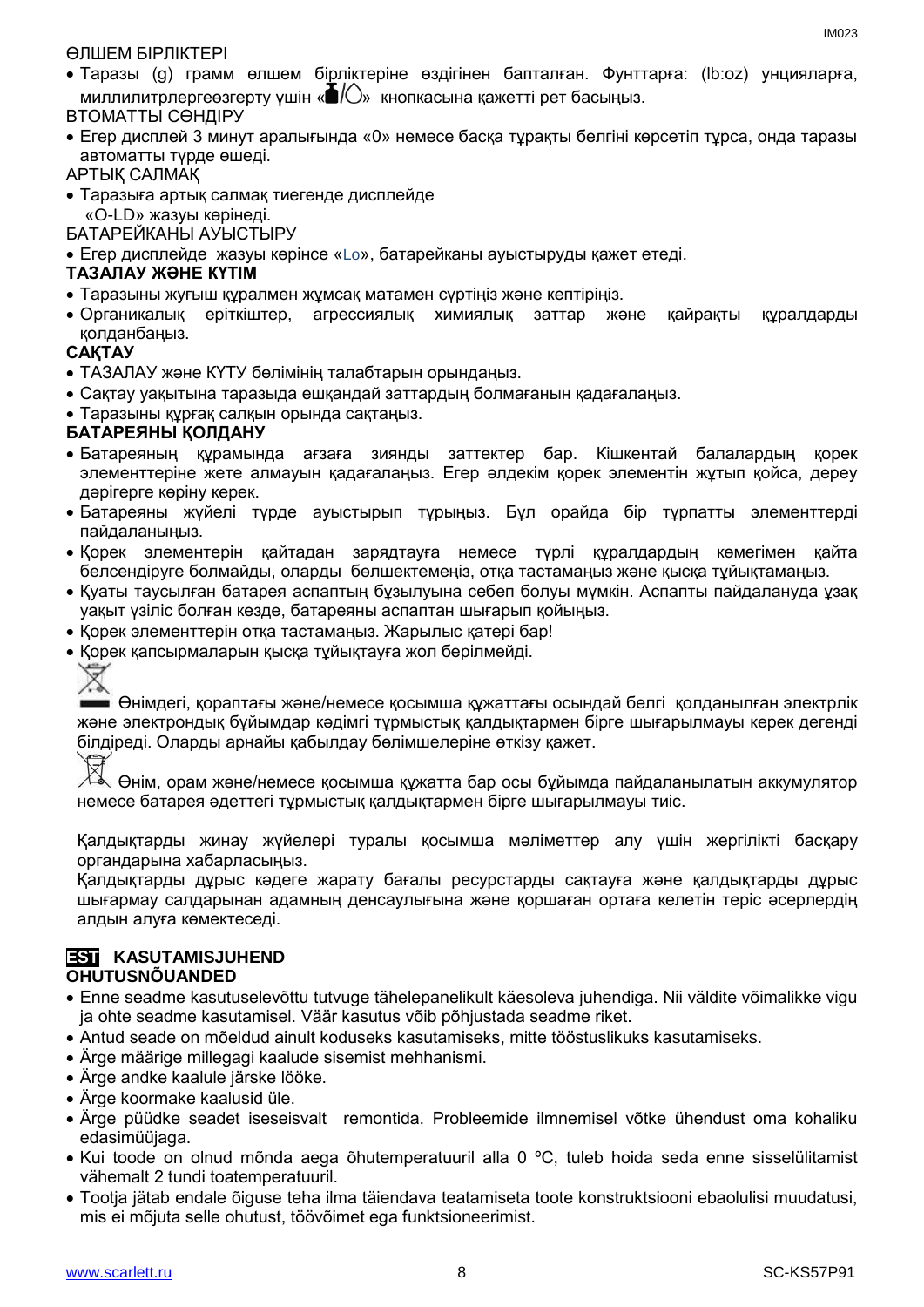- Tootmisaeg on näidatud tootel ja/või pakendil, samuti saatedokumentidel, formaadis XX.XXXX, kus esimesed kaks numbrit XX tähendavad tootmiskuud, järgmised neli numbrit XXXX aga tootmisaastat. **KAALUMINE**
- ETTEVALMISTUS KASUTAMISEKS
- Kaalud on ette nähtud toodete ja koostisosade kaalumiseks toiduvalmistamise ajal.
- Jälgides polaarsust, asetage see eriline kamber taga tasakaalu 2. tüüpi 1,5V AAA patareid (patareid kaasas).
- Paigaldage kaal kõvale horisontaalpinnale. Ärge paigaldage kaalu pehmetele pindadele.
- Kaalu sisselülitamiseks vajutage nupule
	- $\mathcal{L}^{(1)}$ «TARE».
- Oodake mõned sekundid, kuni ekraanil süttib «0».
- Asetage toode kaalule, kaal näitab toote kaalu.
- FUNKTSIOON "TARE" ("TAARA")
- Asetage nõu kaalule, näidikule ilmub selle kaal.
- Vajutage nupule «TARE», nõu kaal nullitakse ja näidikule ilmub tähistus "0".
- Pange nõusse esimene toiduaine. Näidikule ilmub toiduaine kaal ilma nõu kaaluta.
- Vajutage uuesti nupule «TARE», nõu kaal koos esimese toiduaine kaaluga nullitakse ja näidikule ilmub tähistus "0".
- Lisage retsepti järgi teine toiduaine. Näidikule ilmub järgmise toiduaine kaal ilma nõu ja esimese toiduaine kaaluta.
- Korrake toiminguid vajalik arv kordi.
- MÕÕTÜHIKUD
- Vaikimisi on kaalu mõõtühikuteks seadistatud grammid (g). Et kaaluda naelades, untsides (lb:oz) või milliliitrites, vajutage nupule « $\blacksquare/\bigcirc$ » vajalik arv kordi.
- AUTOMAATNE VÄLJALÜLITUS
- Kui 3 minutit kestel displei näitab «0» või muud näitu, siis kaalud lülituvad automaatselt välja.
- **ÜLEKOORMUS**
- Kaalude ülekoormuse puhul ilmub displeile tekst « O-LD».
- PATAREI VAHETAMINE
- Kui displeile on ilmunud tekst«Lo», tuleb patarei ära vahetada.

#### **PUHASTUS JA HOOLDUS**

- Pühkige kaalud puhastusvahendis niisutatud lapiga ja kuivatage.
- Ärge kasutage orgaanilisi lahusteid ja abrasiivseid puhastusvahendeid.

#### **HOIDMINE**

- Täitke nõudmised PUHASTUS JA HOOLDUS.
- Ärge pange kaalule hoiu ajal mingeid esemeid.
- Hoidke kaal kuivas jahedas kohas.

#### **PATEREI KÄITLEMINE**

- Patarei sisaldab organismile kahjulikke aineid. Jälgige, et väikestel lastel ei oleks kütteelementidele juurdepääsu. Kui keegi kütteelemendi alla neelab, tuleb viivitamatult pöörduda arsti poole.
- Vahetage patareisid regulaarselt. Kasutage sealjuures üht tüüpi patareisid.
- Patareid ei saa uuesti laadida ega eri moodustega aktiveerida. Ärge võtke neid lahti, ärge visake tulle ega lühistage.
- Tühjenenud patarei võib põhjustada seadme rikke. Kui te seadet pikka aega ei kasuta, võtke patareid välja.
- Ärge visake toiteelemente tulle. Plahvatusoht!
- Vältige toiteklemmide lühistamist.



Antud sümbol tootel, pakendil ja/või saatedokumentatsioonis tähendab, et kasutatud elektrilisi ja elektroonilisi tooteid ei tohi ära visata koos tavaliste olmejäätmetega. Need tuleb anda ära spetsialiseeritud vastuvõtupunktidesse.

Antud sümbol tootel, pakendil ja / või kaasasolevas dokumentatsioonis tähendab, et selles tootes kasutatud akut või akut ei tohi visata tavalise olmeprügi hulka.

Täiendava informatsiooni saamiseks olemasolevatest jäätmete kogumise süsteemidest pöörduge kohalike võimuorganite poole.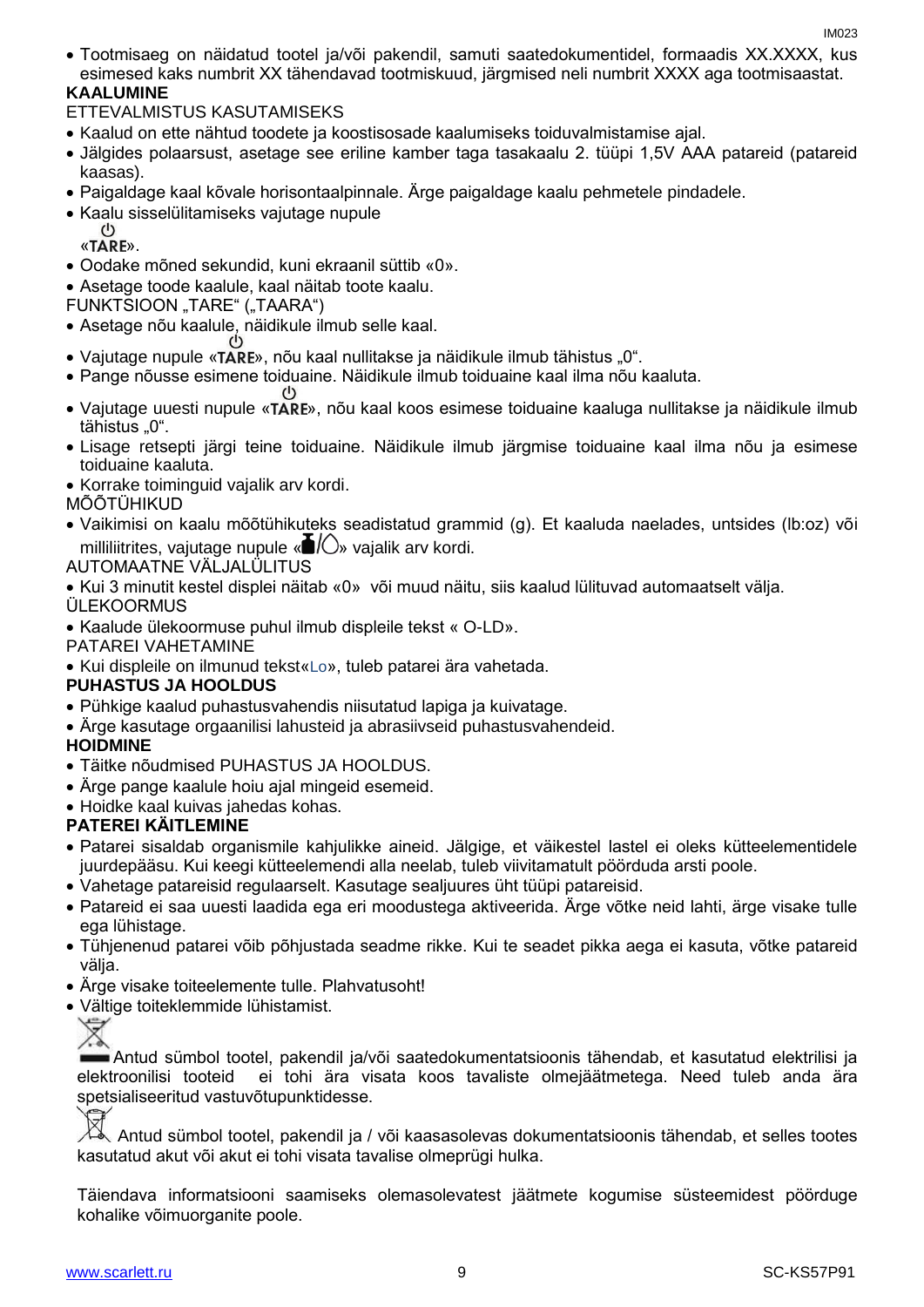Õige utiliseerimine aitab hoida kokku hinnalisi ressursse ning ennetada võimalikku negatiivset mõju inimeste tervisele ja ümbritseva keskkonna olukorrale, mis võib tekkida jäätmete ebaõige käitlemise tulemusel.

#### **LV LIETOŠANAS INSTRUKCIJA DROŠĪBAS NOTEIKUMI**

- Uzmanīgi izlasiet doto instrukciju pirms ierīces ekspluatācijas, lai izvairītos no bojājumu rašanās lietošanas laikā. Nepareiza ierīces lietošana var radīt tās bojājumus.
- Izmantot tikai sadzīves vajadzībām, atbilstoši Lietošanas instrukcijai. Ierīce nav paredzēta rūpnieciskai un tirdznieciskai izmantošanai.
- Neeļļojiet iekšējos svaru mehānismus.
- Ne pakļaujiet svarus triecienslodzei.
- Nepārslogojiet svarus.
- Nemēģiniet patstāvīgi labot ierīci. Bojājumu atklāšanās gadījumā vērsieties tuvākajā pārdevēju.
- Ja izstrādājums kādu laiku ir atradies temperatūrā zem 0ºC, pirms ieslēgšanas tas ir jāpatur istabas apstākļos ne mazāk kā 2 stundas.
- Ražotājs patur sev tiesības bez papildu brīdinājuma ieviest izstrādājuma konstrukcijā nelielas izmaiņas, kas būtiski neietekmē tā drošību, darbspēju un funkcionalitāti.
- Izgatavošanas datums ir norādīts uz izstrādājuma un/vai iepakojuma, kā arī pavaddokumentos, formātā XX.XXXX, kur pirmie divi cipari XX ir izgatavošanas mēnesis, nākamie četri XXXX – izgatavošanas gads.

#### **SVĒRŠANA**

DARBA SĀKUMS

- Svari ir paredzēti produktu un sastāvdaļu svēršanai gatavošanas laikā.
- Stebint poliškumą, įdėkite jį į specialų skyrių, atsižvelgiant į 2 pusiausvyra tipo 1.5V AAA tipo baterijos gale (įtraukiamas baterijos).
- Novietojiet svarus uz cietas horizontālas virsmas. Nenovietojiet svarus uz mīkstām virsmām.
- **Lai ieslēgtu svarus, piespiediet pogu**

«TARE».

- Pagaidiet dažas sekundes, kamēr displejā parādīsies «0».
- Uzlieciet produktu uz svariem, svari parādīs produkta svaru.
- FUNKCIJA "TARE"
- Novietojiet trauku uz svariem, displejā parādīsies tā svars.
- Nospiediet pogu « », trauka svars tiks nullēts, un displejā parādīsies"0".
- Ievietojiet traukā pirmo produktu. Displejā parādīsies produkta svars bez trauka svara.
- Vēlreiz nospiediet pogu «TARE», trauka ar pirmo sastāvdaļu svars tiks nullēts, un displejā parādīsies"0".
- Pievienojiet nākamo produktu saskaņā ar recepti. Displejā parādīsiesnākamā produkta svars bez trauka svara un pirmā produkta svara.
- Atkārtojiet darbību tik reizes, cik nepieciešams.

MĒRVIENĪBAS

 Svariem noklusējumā iestatītā mērvienība ir grami (g). Lai mainītu to pret mārciņām : uncēm (lb:oz) vai mililitriem (ml), nospiediet pogu « $\blacksquare/\bigcirc$ » tik reizes, cik nepieciešams.

AUTOMĀTISKĀ ATSLĒGŠANĀS

Ja displejs rāda «0» vai citu pastāvīgu vērtību 3 minūtes laikā, svari automātiski izslēdzas.

**PĀRSLODZE** 

 Svaru pārslodzes gadījumā uz displeja parādīsies « O-LD». BATERIJAS MAIŅA

Ja uz displeja parādīsies ziņojums «Lo», jānomaina baterija.

#### **TĪRĪŠANA UN APKOPE**

- Noslaukiet svarus ar mīkstu drānu un tīrīšanas līdzekļi un nožāvējiet.
- Neizmantojiet organiskus šķīdinātājus, agresīvas ķīmiskas vielas un abrazīvus līdzekļus.

#### **GLABĀŠANA**

- Izpildiet sadaļas TĪRĪŠANA UN APKOPE norādījumus.
- Sekojiet līdzi, lai glabāšanas laikā uz svariem nebūtu nekādu priekšmetu.
- Glabājiet svarus sausā, vēsā vietā.

#### **RĪKOŠANĀS AR BATERIJU**

 Baterija satur organismam kaitīgas vielas. Sekojiet, lai mazi bērni nevarētu piekļūt barošanas elementiem. Barošanas elementa norīšanas gadījumā steidzami jāgriežas pie ārsta.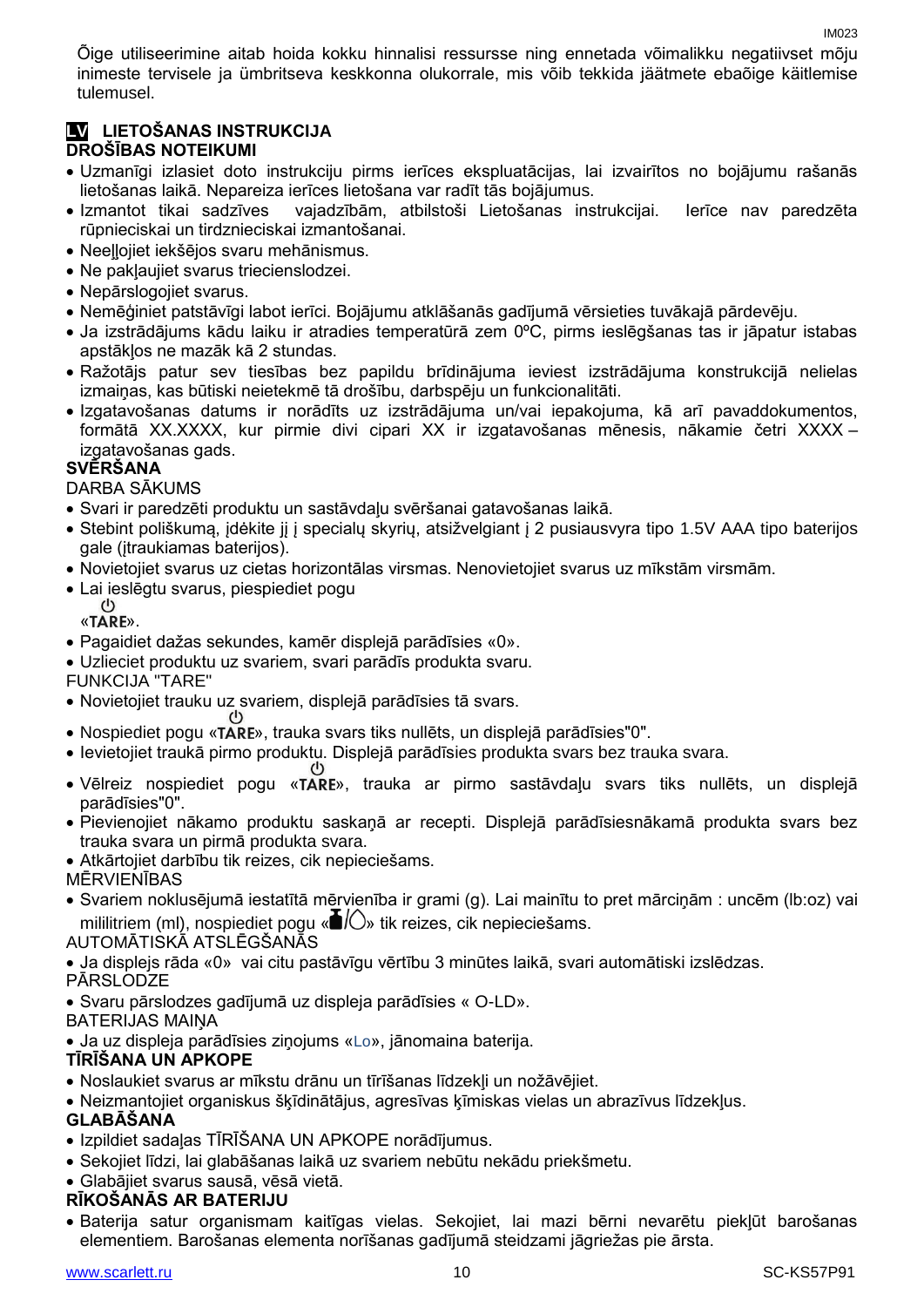IM023

- Veiciet regulāru baterijas nomaiņu. Izmantojiet viena tipa elementus.
- Bateriju nedrīkst no jauna uzlādēt vai reaktivēt ar dažādu līdzekļu palīdzību. Neizjauciet baterijas, nemetiet tās ugunī un neveidojiet kontaktu īssavienojumu.
- Izlādēta baterija var kļūt par ierīces darbnederīguma iemeslu. Ja ierīce ilgu laiku netiek izmantota, izņemiet bateriju no ierīces.
- Nemetiet barošanas elementus ugunī. Sprādzienbīstami!
- Nav pieļaujama kontaktspaiļu saslēgšana.

 $\blacksquare$ Šis simbols uz izstrādājuma, iepakojuma un/vai pavaddokumentiem nozīmē, ka nolietotus elektrovai elektroniskos izstrādājumus nedrīkst izmest kopā ar parastajiem sadzīves atkritumiem. Tie ir jānodod specializētajos pieņemšanas punktos.

⊠ Šis simbols uz izstrādājuma, iepakojuma un/vai pavaddokumentiem nozīmē, šajā izstrādājumā izmantoto akumulatoru vai akumulatoru nedrīkst izmest kopā ar parastajiem sadzīves atkritumiem.

Lai iegūtu papildu informāciju par esošajām atkritumu savākšanas sistēmām, vērsieties vietējā pašvaldībā.

Pareiza utilizācija palīdzēs saglabāt vērtīgus resursus un novērst iespējamo negatīvo ietekmi uz cilvēku veselību un apkārtējās vides stāvokli, kas var rasties nepareizas rīkošanās ar atkritumiem rezultātā.

### **LT VARTOTOJO INSTRUKCIJA**

#### **SAUGUMO PRIEMONĖS**

- Prietaiso gedimams išvengti atidžiai perskaitykite šias instrukcijas prieš pirmąjį prietaiso naudojimą. Neteisingai naudojamas prietaisas gali sugesti.
- Naudoti tik buitiniais tikslais. Prietaisas nėra skirtas pramoniniam ir komerciniam naudojimui.
- Netepkite vidinio svarstyklių mechanizmo.
- Smūginė apkrova svarstyklėms yra neleistina.
- Neperkraukite svarstyklių.
- Nesistenkite savarankiškai remontuoti prietaiso arba pakeisti kokių nors detalių. Aptikę gedimus, kreipkitės į artimiausią techninės pardavėją.
- Jeigu gaminys kai kurį laiką buvo laikomas žemesnėje nei 0 ºC temperatūroje, prieš įjungdami prietaisą palaikykite jį kambario temperatūroje ne mažiau kaip 2 valandas.
- Gamintojas pasilieka teisę be atskiro perspėjimo nežymiai keisti įrenginio konstrukciją išsaugant jo saugumą, funkcionalumą bei esmines savybes.
- Pagaminimo data nurodyta ant gaminio ir (arba) pakuotės, taip pat pridedamoje dokumentacijoje XX.XXXX formatu, kur pirmieji du simboliai "XX" žymi pagaminimo mėnesį, o toliau einantys keturi simboliai "XXX" žymi pagaminimo metus.

#### **SVĖRIMASIS**

#### VEIKIMO PRADŽIA

- Svarstyklės yra skirtos produktams ir ingredientams sverti gaminimo metu.
- Levērojot polaritāti, ievietojiet to īpašā nodalījumā aizmugurē 2 līdzsvars tips 1.5V AAA baterijas (iekļautas baterijas).
- Pastatykite svarstykles ant kieto bei horizontalaus paviršiaus. Nestatykite svarstyklių ant minkštų paviršių.
- Svarstyklėms įjungti paspauskite mygtuką  $(1)$

«TARE».

- Palaukite keletą sekundžių, kol displėjuje įsižiebs užrašas «0».
- Padėkite ant svarstyklių produktą, svarstyklės parodys jo svorį.

FUNKCIJA "TARE"

- Padėkite indus ant svarstyklių monitoriuje bus matomas jų svoris.
- Spauskite mygtuką «TARE», bus nustatytas "0" talpos svoris ir monitoriuje bus matoma "0" reikšmė.
- Įdėkite į talpą pirmąjį produktą. Monitoriuje bus matomas produkto svoris be talpos svorio.
- Vėl spauskite «TARE» mygtuką, talpos svoris su produktu bus nustatytas "0" reikšme ir monitoriuje bus matoma "0" reikšmė.
- Idėkite kitą produktą pagal receptą. Monitoriuje bus matomas kito produkto svoris be talpos ir pirmojo produkto svorio.
- Pakartokite šį veiksmą tiek kartų, kiek reikia.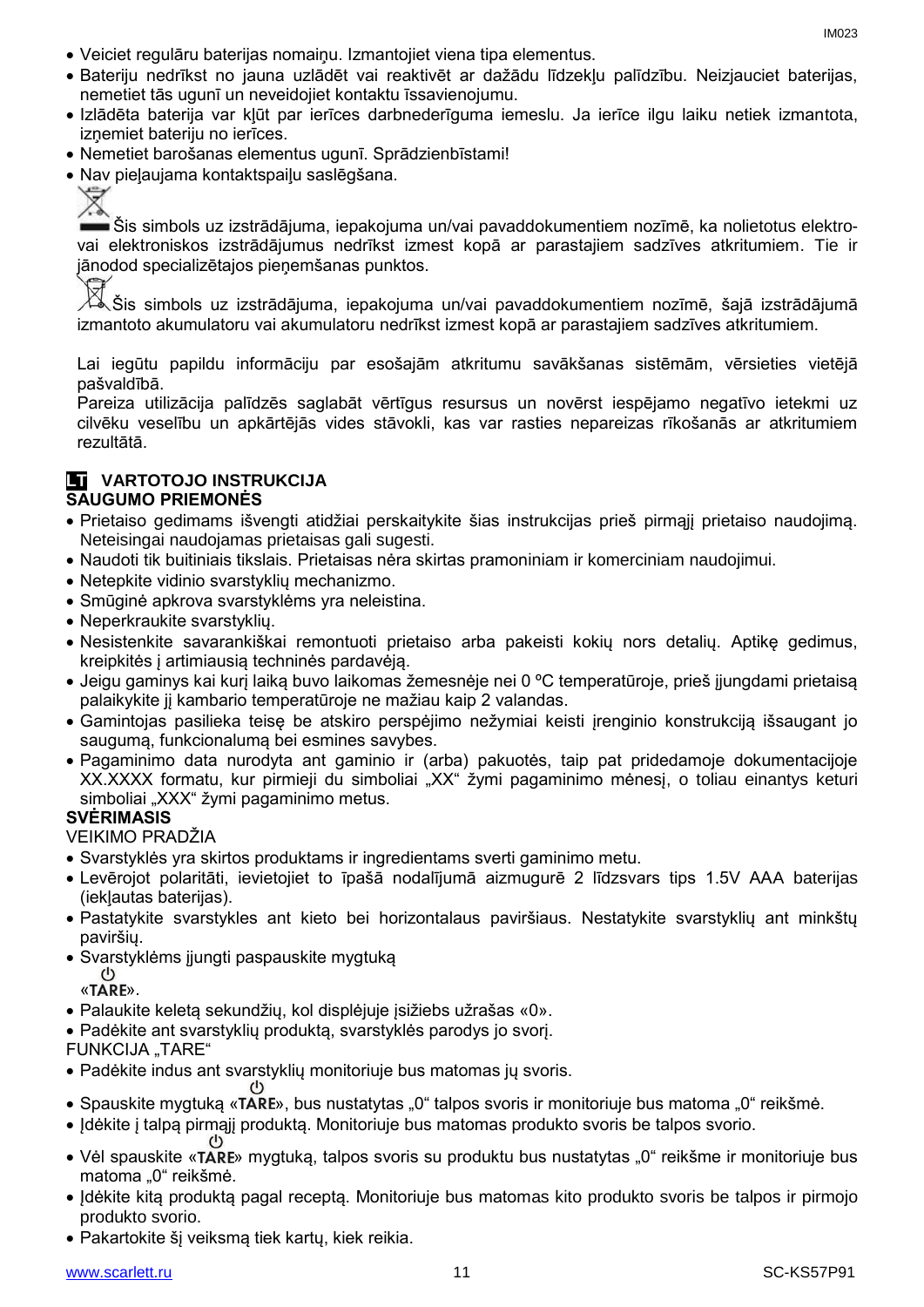#### MATAVIMO VIENETAI

- Pagal numatytąją reikšmę svarstyklės matavimo vienetu laikomas gramas (g). Norėdami jį pakeisti į svarus: uncijas (lb; oz), mililitrus, spauskite « $\blacksquare/\bigcirc$ » mygtuką tiek kartų, kiek reikia.
- AUTOMATINIS IŠSIJUNGIMAS

 Jeigu displėjus 3 minutės bėgyje rodo «0» ar kita pastovią reikšmę, svarstyklės automatiškai išsijungs. PERKROVA

Perkrovus svarstykles displėjuje pasirodys perspėjimas «O-LD».

ELEMENTŲ KEITIMAS

Kai displėjuje mirksi užrašas «Lo», reikia pakeisti elementus.

#### **VALYMAS IR PRIEŽIŪRA**

- Nuvalykite svarstykles minkštu audiniu su valymo priemone ir išdžiovinkite.
- Nenaudokite organinių tirpiklių, agresyvių cheminių medžiagų ir šveitimo priemonių.

#### **SAUGOJIMAS**

- Atlikite visus "VALYMAS IR PRIEŽIŪRA" skyriaus reikalavimus.
- Saugojimo metu nedėkite ant svarstyklių jokių daiktų.
- Laikykite svarstykles sausoje vėsioje vietoje.

#### **KAIP ELGTIS SU MAITINIMO ELEMENTAIS**

- Maitinimo elemento sudėtyje yra organizmui žalingų medžiagų. Stebėkite, kad maži vaikai neturėtų prieigos prie maitinimo elementų. Jei kas nors prarytų maitinimo elementą, nedelsiant kreiptis į gydytoją.
- Reguliariai keiskite maitinimo elementą. Naudokite vieno tipo elementus.
- Maitinimo elemento negalima įkrauti iš naujo ar aktyvuoti įvairiomis priemonėmis, neišmontuokite jų, nemeskite į ugnį ir nesujunkite trumpuoju jungimu.
- Išsikrovęs maitinimo elementas gali tapti prietaiso gedimo priežastimi. Ilgai nenaudodami prietaiso, iš jo išimkite maitinimo elementus.
- Nemeskite maitinimo elementų į ugnį. Kyla sprogimo pavojus!
- Neleiskite, kad maitinimo elemento gnybtai būtų sujungti trumpuoju jungimu.



Šis simbolis ant gaminio, pakuotėje ir (arba) lydinčioje dokumentacijoje reiškia, kad naudojami elektriniai ir elektroniniai gaminiai neturėtų būti išmetami (išmestos) kartu su įprastinėmis buitinėmis atliekomis. Juos (jas) reikėtų atiduoti specializuotiems priėmimo punktams.<br>K Šis simbolis ant gaminio, pakuotėje ir (arba) lydinčioje dokumen

Šis simbolis ant gaminio, pakuotėje ir (arba) lydinčioje dokumentacijoje reiškia, kad šiame gaminyje naudojama baterija ar baterija neturi būti išmesta su įprastomis buitinėmis atliekomis.

Norint gauti papildomos informacijos apie galiojančias atliekų surinkimo sistemas, kreipkitės į vietines valdžios institucijas.

Teisingai utilizuojant atliekas, sutaupysite vertingų išteklių ir apsaugosite žmonių sveikatą ir aplinką nuo neigiamo poveikio, galinčio kilti netinkamai apdorojant atliekas.

#### **H HASZNALATI UTASÍTÁS FONTOS BIZTONSÁGI INTÉZKEDÉSEK**

- A készülék használata előtt, a készülék károsodása elkerülése érdekében figyelmesen olvassa el a Használati utasítást. A helytelen kezelés a készülék károsodásához vezethet.
- Csak otthoni használatra, ne használja nagyüzemi célra.
- Ne olajozza a mérleg belső szerkezetét.
- Ne érje ütődés a mérleget.
- Ne terhelje túl a mérleget.
- Ne próbálja önállóan megjavítani a készüléket. Ha rendellenesség fordul elő, forduljon a legközelebbi eladóval.
- Amennyiben a készüléket valamennyi ideig 0 ºC–nál tárolták, bekapcsolása előtt legalább 2 órán belül tartsa szobahőmérsékleten.
- A gyártónak jogában áll értesítés nélkül másodrendű módosításokat végezni a készülék szerkezetében, melyek alapvetően nem befolyásolják a készülék biztonságát, működőképességét, funkcionalitását.
- A gyártási idő XX.XXXX formátumban a terméken és/vagy a csomagoláson található, valamint a kísérő iratokban, ahol az első két «XX» számjel a gyártási hónapra, a következő «XXXX» számjel pedig a gyártási évre utal.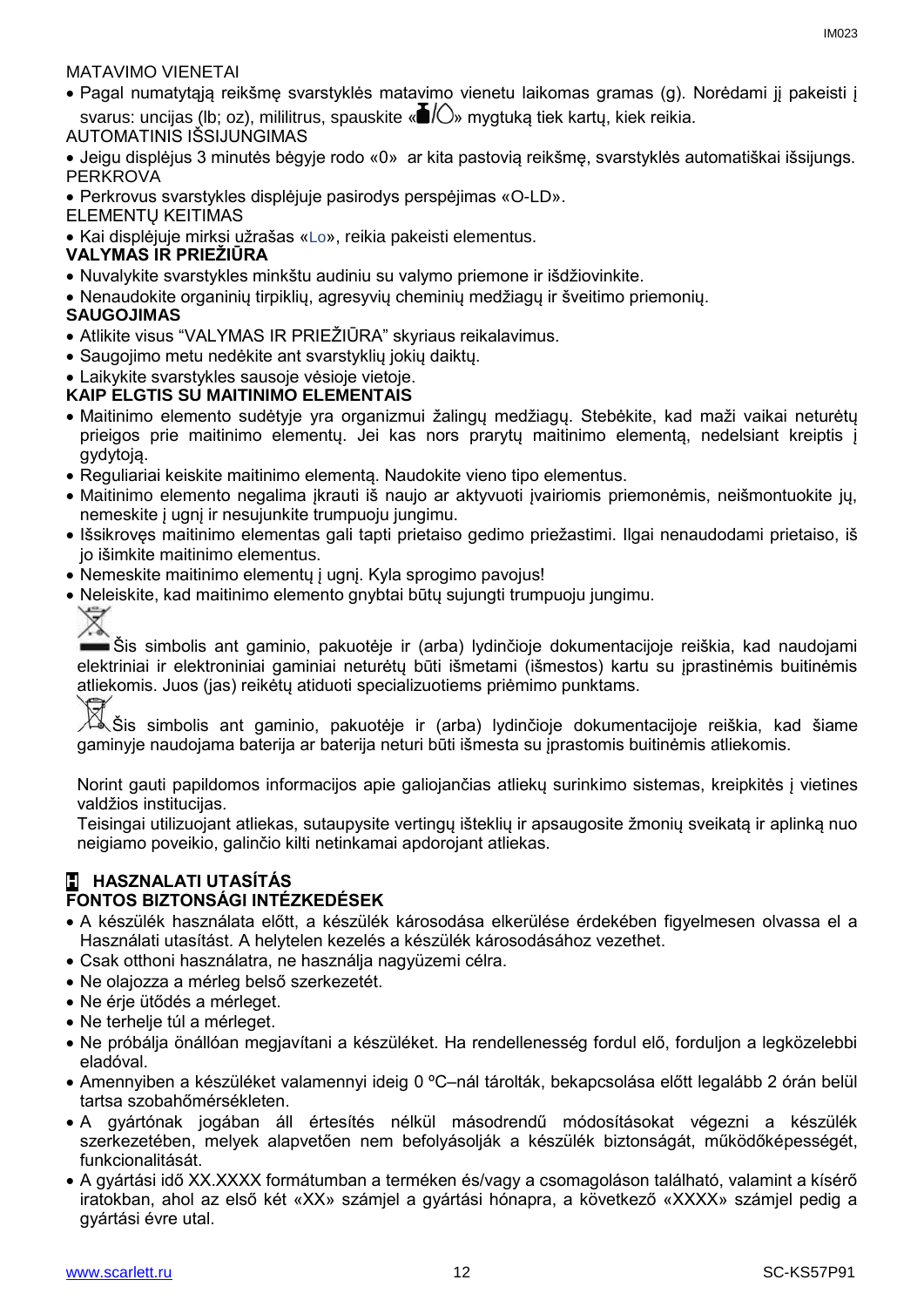### **MÉRÉS**

ELŐKÉSZÍTÉS

- A mérlegek célja a termékek és az összetevők mérése főzés közben.
- Megfigyelése polaritás, helyezze azt egy külön rekesz a hátsó a mérleg 2-es típusú 1,5V AAA elem (akkumulátorral együtt).
- Állítsa a mérleget szilárd vízszintes felületre. Ne állítsa fel a mérleget puha felületre.
- Ha be kívánia kapcsolni a mérleget, nyomia meg az «TARE» gombot.
- Várjon néhány másodpercet, amíg a kijelzőn megjelenik a «0» jelzés.
- Helyezze a terméket a mérlegre, amely megmutassa a termék súlyát.
- TARE FUNKCIÓ
- Helyezze az edényt a mérőre, a kijelzőn megjelenik a súlyértéke.
- Nyomja meg a «TARE» gombot, az edény súlyértéke lenulláz, és a kijelzőn megjelenik a "0" szám.
- Helyezze az edénybe az első terméket. A kijelzőn megjelenik a termék súlya az edény súlya nélkül.
- Ismét nyomja meg a «TARE» gombot, az edény súlya az első hozzávaló súlyával együtt lenulláz, és a kijelzőn megjelenik a "0" szám.
- Adja hozzá a recept szerinti következő hozzávalót. A kijelzőn megjelenik a következő termék súlyértéke az edény és az első termék súlya nélkül.
- Ismételje meg a műveletet ameddig csak szükséges.
- MÉRÉSI EGYSÉGEK
- Eredetileg a mérleg gramm (g) mérési egységre van beállítva. Ha változtatni kíván a mérési egységen, például: font:uncia (lb:oz), milliliter (ml) mérési egységre, használja a « $\blacksquare$ / $\bigcirc$ » gombot.

### AUTOMATIKUS KIKAPCSOLÁS

 Amennyiben a kijelző «0» vagy egyéb állandó adatot mutat 3 percnél tovább, a mérő automatikusan kikapcsol.

#### TÚLTERHELÉS

- Túlterhelés esetén, a mérleg képernyőjén megjelenik az «O-LD» írás.
- ELEMCSERE
- Ha a képernyőn megjelenik a «Lo», jelzés elemet kell cserélni.

### **TISZTÍTÁS ÉS KARBANTARTÁS**

- Törölje meg a mérleget puha, tisztítószeres törlőkendővel, és szárítsa meg.
- Ne használjon szerves oldószert, agresszív kémiai szert, súrolószert.

### **TÁROLÁS**

- Kövesse a TISZTITÁS ÉS KARBANTARTÁS rész lépéseit.
- Figyeljen arra, hogy tárolás közben semmilyen tárgy ne álljon a mérlegen.
- Száraz, hűvös helyen tárolia.

### **AZ ELEMEK KEZELÉSE**

- Az elem szervezetre káros anyagokat tartalmaz. Ügyeljen arra, hogy kisgyermekeknek ne legyen hozzáférésük az elemekhez. Ha valaki lenyeli az elemet, azonnal forduljon orvoshoz.
- Rendszeresen cserélje az elemeket. Használjon egy és ugyanazon típusú elemeket.
- Az elem nem tölthető újra és nem reaktiválható különböző eszközök segítségével, ne szerelje szét, ne dobja tűzbe és előzze meg a rövidzárlat kialakulását.
- A lemerült elem a készülék meghibásodásához vezethet. Amennyiben hosszas ideig nem használja a mérleget, vegye ki az elemet a készülékből.
- Ne dobja tűzbe a tápegységeket. Robbanásveszély!
- A tápegységi klipeknél zárlat kialakulása tilos.



Ez a jel a terméken, csomagoláson és/vagy kísérő dokumentumokon azt jelenti, hogy ezeket a használt villamos és elektronikus termékeket és tilos az általános háztartási hulladékkal kidobni. E tárgyakat speciális befogadó pontokban kell leadni.

Ez a jel a terméken, csomagoláson és/vagy kísérő dokumentumokon azt jelenti, hogy a termékben használt akkumulátort vagy akkumulátort ne dobja a háztartási hulladék közé.

A hulladékbefogadó rendszerrel kapcsolatos kiegészítő információért forduljon a helyi illetékes hatósághoz.

A megfelelő hulladékkezelés segít megőrizni az értékes erőforrásokat és megelőzheti az olyan esetleges negatív hatásokat az emberi egészségre és a környezetre, amelyek a nem megfelelő hulladékkezelés következtében felmerülhetnek fel.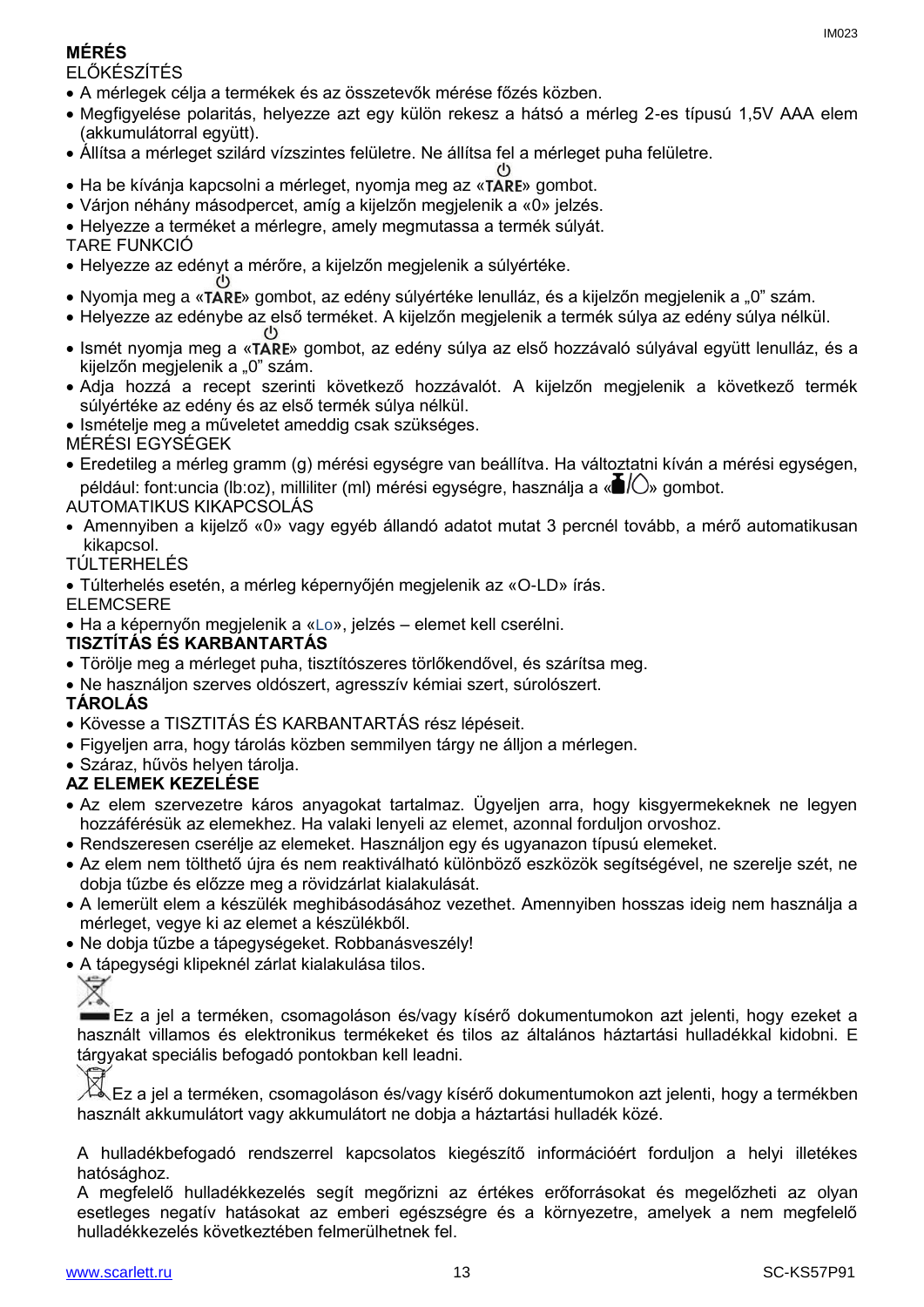- Citiţi cu atenţie acest ghid înainte de folosirea aparatului în scopul prevenirii deteriorării în urma utilizării. Manipularea incorectă poate duce la deteriorarea aparatului.
- Este destinat doar pentru uz casnic. Aparatul dat nu este potrivit pentru uz industrial şi comercial.
- Nu ungeți mecanismul interior al cântarului.
- Nu expuneți cântarul sarcinilor cu impact.
- Nu supraîncărcaţi cântarul.
- Nu încercați să reparați aparatul de sine stătător. În caz de apariție a defectelor, adresați-vă la cel mai apropiat distribuitorul.
- Dacă aparatul a fost expus pentru un anumit timp la temperaturi mai joase de 0ºC, înainte de conectare, trebuie să-l aduceţi la temperatura camerei cel puţin în decurs de 2 ore.
- Producătorul îşi rezervă dreptul, fără informare suplimentară, să introducă modificări nesemnificative în construcția aparatului, care nu afectează cardinal siguranța, performanța și funcționalitatea acestuia.
- Data producerii este indicată pe produs și/sau ambalaj, precum și în documentația însoțitoare, în format XX.XXXX, unde primele două cifre "XX" reprezintă luna producerii, iar următoarele patru cifre "XXXX" reprezintă anul producerii.

### **CÂNTĂRIREA**

#### **PREGĂTIREA PENTRU UTILIZARE**

- Cantarul este destinat pentru cântărirea produselor și a ingredientelor în timpul gătitului.
- Tinând cont de polaritate, introduceti două baterii 1.5V AAA în compartimentul special de pe panoul din spate al cântarului (bateriile sunt incluse în set).
- Amplasati cântarul pe o suprafață plană și solidă. Nu amplasați cântarul pe suprafețe moi.
- $(1)$ • Pentru conectarea cântarului apăsați butonul «TARE».
- Asteptați câteva secunde, până când pe ecran va apărea cifra "0".
- Puneți produsul pe cântar și acesta va afișa greutatea produsului.

FUNCȚIA "TARE"

- Așezați vasul pe cântar, pe ecran se va afișa greutatea lui.
- Apăsați butonul «TARE», greutatea vasului se va reseta la zero și pe ecran se va afișa valoarea "0".
- Puneți în vas primul produs. Pe ecran se va afișa greutatea produsului fără greutatea vasului.
- Apăsați din nou butonul «TARE», greutatea vasului cu primul ingredient se va reseta la zero și pe ecran se va afișa valoarea "0".
- Adăugați următorul produs conform rețetei. Pe ecran se va afișa greutatea următorului produs fără a include greutatea vasului și primului produs.
- Repetați pașii de câte ori este nevoie.

#### UNITĂȚI DE MĂSURĂ

 Cântarul este setat implicit să afișeze unitățile de măsură în grame (g). Pentru a le schimba în funți: uncii (lb:oz), mililitri, apăsați butonul « $\blacksquare$ /  $\bigcirc$ » de câte ori este nevoie.

#### **DECONECTARE AUTOMATĂ**

 Dacă pe ecran este afişată cifra 0 sau oricare altă valoare constantă timp de 3 minute, cântarul se va deconecta automat.

#### **SUPRASARCINA**

În caz de supraîncărcare a cântarului, pe ecran va apărea inscripţia «O-LD».

#### **ÎNLOCUIREA BATERIEI**

• Dacă pe ecran a apărut inscripția "Lo", este necesar de înlocuit bateria.

#### **CURĂŢAREA ŞI ÎNGRIJIREA**

- Ştergeţi cântarul cu o pânză moale cu soluţie de spălat şi uscaţi-l.
- Nu folosiţi solvenţi organici, substanţe chimice agresive şi soluţii abrazive.

#### **PĂSTRAREA**

- Îndepliniți cerințele rubricii CURĂTAREA ȘI ÎNGRIJIREA.
- Asiguraţi-vă că pe cântar nu va fi pus nici un obiect pe durata păstrării.
- Păstrați cântarul într-un loc uscat și răcoros.

#### **MANIPULAREA BATERIILOR**

- Bateriile conțin substanțe nocive pentru organism. Preveniți accesul copiilor mici la elementele de alimentare. Dacă cineva va înghiți un element de alimentare, adresați-vă imediat la medic.
- Înlocuiți cu regularitate bateriile. În acest scop, folosiți elemente de același tip.
- Bateriile nu pot fi reîncărcate sau reactivate cu ajutorul diferitor mijloace; nu le dezasamblați, nu le aruncați în foc și nu le scurtcircuitați.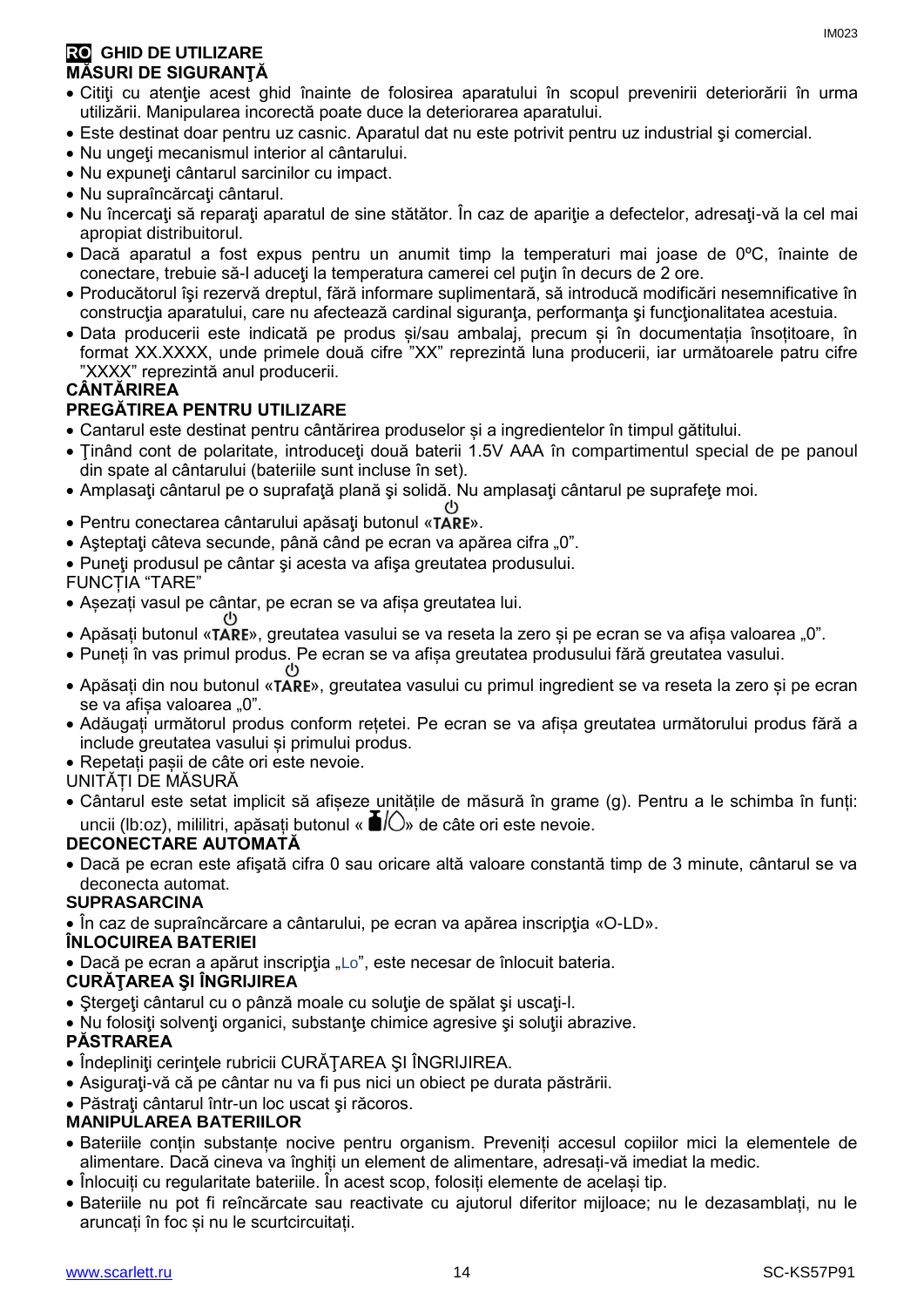- Bateriile descărcate pot duce la deteriorarea aparatului. În caz de neutilizare de lungă durată a aparatului, scoateți bateria din aparat.
- Nu aruncați elementele de alimentare în foc. Pericol de explozie!
- Nu se permite scurtcircuitarea clemelor de alimentare.

Simbolul dat pe produs, ambalaj şi/sau documentele însoţitoare înseamnă că aparatele electrice şi electronice uzate nu trebuie aruncate împreună cu deşeurile menajere. Acestea trebuie duse la punctele de colectare specializate.

Simbolul de pe produs, ambalaj și / sau documente justificative înseamnă că bateria sau bateria utilizată în acest produs nu trebuie aruncate cu deșeurile menajere.

Adresați-vă la autoritățile locale pentru a obține informații suplimentare referitor la sistemele existente de colectare a deşeurilor.

Reciclarea corectă va contribui la păstrarea resurselor valoroase şi la prevenirea posibilelor efecte negative asupra sănătăţii oamenilor şi a mediului înconjurător, care ar putea apărea în rezultatul reciclării incorecte a deşeurilor.

#### **PL INSTRUKCJA OBSŁUGI ŚRODKI BEZPIECZEŃSTWA**

- Uważnie przeczytaj niniejszą instrukcję przed uruchomieniem przyrządu, aby uniknąć awarii podczas użytkowania. Niewłaściwe postępowanie może doprowadzić do uszkodzenia wyrobu.
- Wykorzystywać wyłącznie do celów domowych. Nie jest urządzeniem do zastosowania w przemyśle ani nie jest przeznaczone do zastosowania w handlu.
- Nie smaruj wewnętrznego mechanizmu wagi.
- Wagę nie należy narażać na obciążenia udarowe.
- Nie należy przeciążać wagi.
- Nie wolno próbować samodzielnie naprawiać urządzenia. W przypadku usterek należy skontaktować się z sprzedawcą.
- Jeśli urządzenie przez jakiś czas znajdowało się w temperaturze poniżej 0ºC, przed włączeniem musi być przechowywane w temperaturze pokojowej nie krócej niż w ciągu 2 godzin.
- Producent zastrzega sobie prawo, bez dodatkowego powiadomienia, do wprowadzania drobnych zmian w konstrukcji wyrobu, które zupełnie nie wpływają na jego bezpieczeństwo, sprawność ani funkcjonalność.
- Data produkcji jest wskazana na wyrobie i/albo na opakowaniu, a także w dokumentacji towyrzyszącej, w formacie XX.XXXX, gdzie pierwsze dwie liczby "XX" to miesiąc produkcji, następne cztery cyfry "XXXX" to rok produkcji.

#### **WAŻENIE**

POCZĄTEK PRACY

- Wagi przeznaczone są do ważenia produktów i składników podczas gotowania.
- Zgodnie z oznaczeniami biegunów, włóż do specjalnego przedziału z tyłu wagi 2 baterie typu 1,5 V AAA (baterie w komplecie).
- Otwórz przedział na baterię z tyłu wagi. Usuń folię ochronną. Waga jest gotowa do pracy.
- Ustaw wagę na stabilnej, poziomej powierzchni. Nie umieszczaj wagi na miękkich powierzchniach.
- Aby właczyć wagę, naciśnii przycisk «TARE».
- Poczekaj kilka sekund, aż na wyświetlaczu nie zapali się "0".
- Połóż produkt na wadze, waga pokaże wagę produktu.
- FUNKCJA "TARE"
- Ustaw naczynie na wadze, na wyświetlaczu wyświetli się jego masa.
- Naciśnij przycisk «TARE», masa naczynia będzie wyzerowana, a na wyświetlaczu pojawi się wartość "0".
- Umieść w naczyniu pierwszy produkt. Na wyświetlaczu pojawi się masa produktu bez masy naczynia.
- Naciśnij ponownie przycisk «TARE», masa naczynia z pierwszym składnikiem będzie wyzerowana, a na wyświetlaczu pojawi się wartość "0".
- Dodaj następujący produkt z przepisu. Na wyświetlaczu pojawi się masa następnego produktu bez masy naczynia i pierwszego produktu.
- Powtarzaj czynności wymaganą ilość razy.